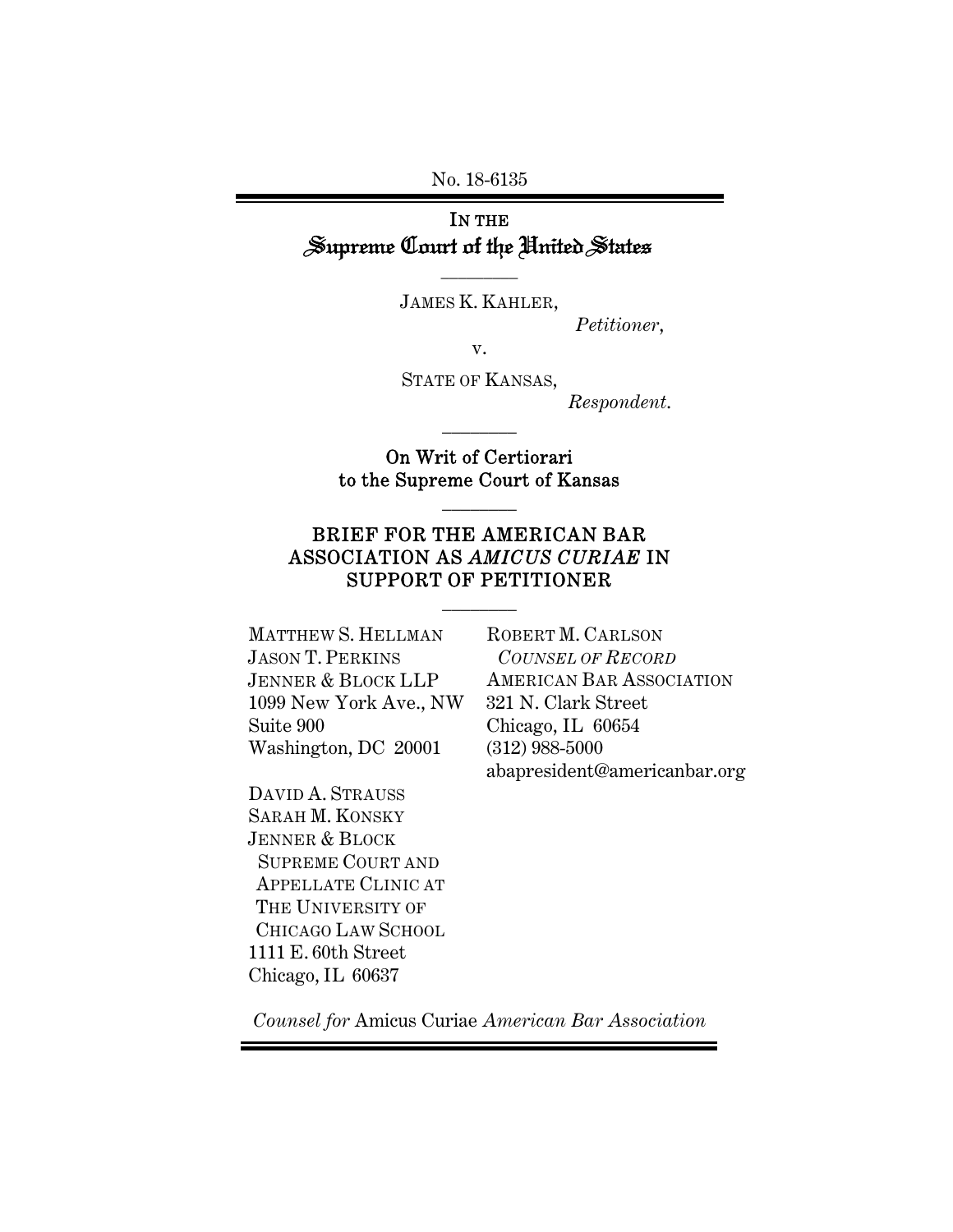## TABLE OF CONTENTS

| I.<br>The ABA's Mental Health Standards                                                                                   |
|---------------------------------------------------------------------------------------------------------------------------|
| The 1984 Mental Health Standards7<br>$A_{-}$                                                                              |
| B.<br>The 2016 Mental Health Standards10                                                                                  |
| II.<br>The Insanity Defense Reflects The Core<br>Values And Long Historical Tradition Of<br>Anglo-American Criminal Law11 |
| Kansas's 'Mens Rea Approach' Is<br>III.<br>Incompatible With the History and<br>Tradition of the Anglo-American Criminal  |
|                                                                                                                           |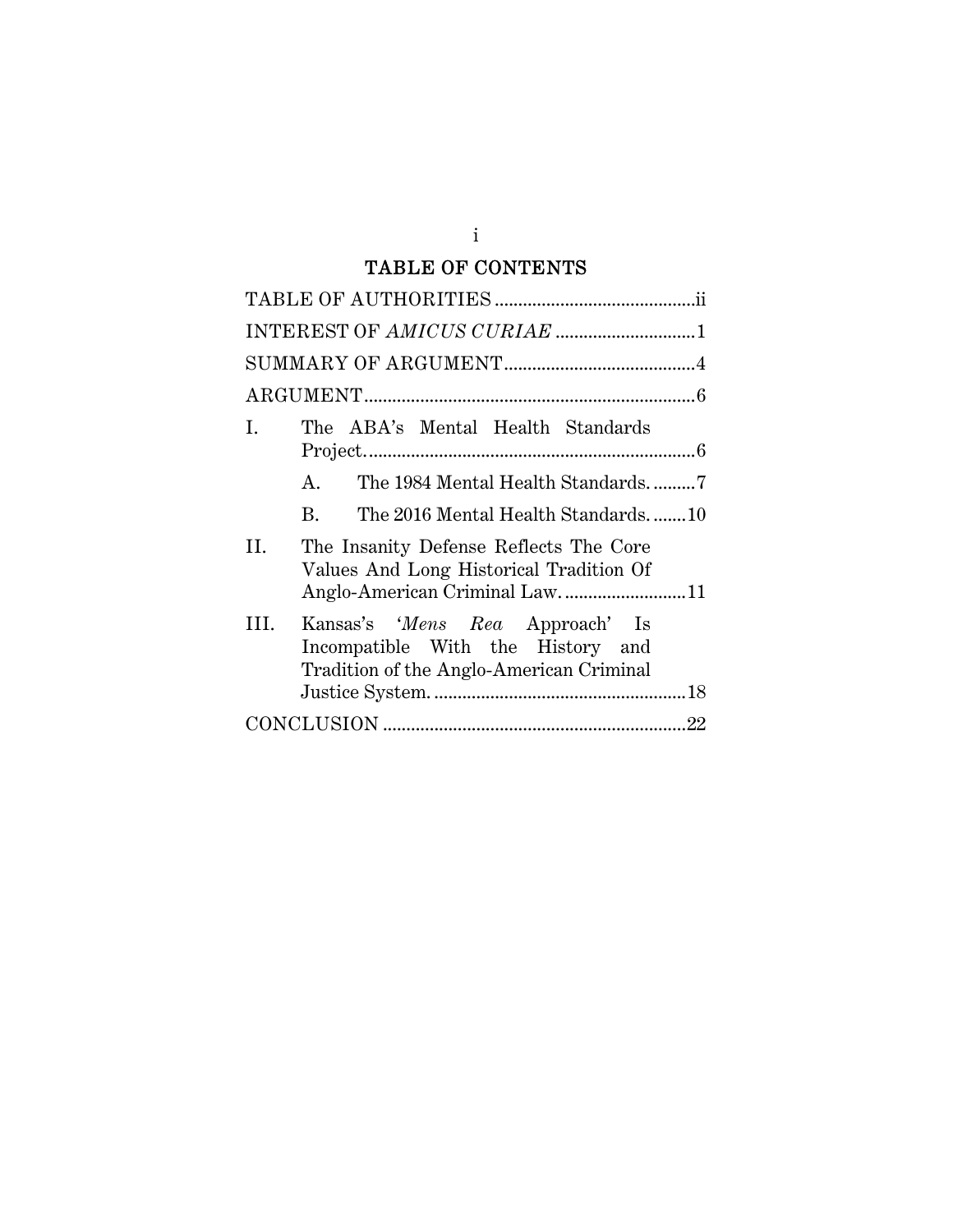# TABLE OF AUTHORITIES

## **CASES**

| Clark v. Arizona, 548 U.S. 735 (2006) 14, 15, 16 |
|--------------------------------------------------|
| Clark's Case, 1 City-Hall Recorder (New York     |
| Metrish v. Lancaster, 569 U.S. 351 (2013) 10     |
| M'Naghten's Case, 8 Eng. Rep. 718 (H.L.          |
| Morissette v. United States, 342 U.S. 246        |
| People v. Schmidt, 110 N.E. 945 (N.Y. 1915) 15   |
| Rex v. Arnold, 16 How. St. Tr. 695 (1724) 13     |
| Rex v. Lord Ferrers, 19 How. St. Tr. 885         |
| Robidoux v. O'Brien, 643 F.3d 334 (1st Cir.      |
| <i>Roper v. Simmons, 543 U.S. 551 (2005)</i> 21  |
| State v. Bethel, 66 P.3d 840 (Kan. 2003) 19      |
|                                                  |
| United States v. Clarke, 25 F. Cas. 454          |
| United States v. Preston, 751 F.3d 1008 (9th     |
| Watts v. Singletary, 87 F.3d 1282 (11th Cir.     |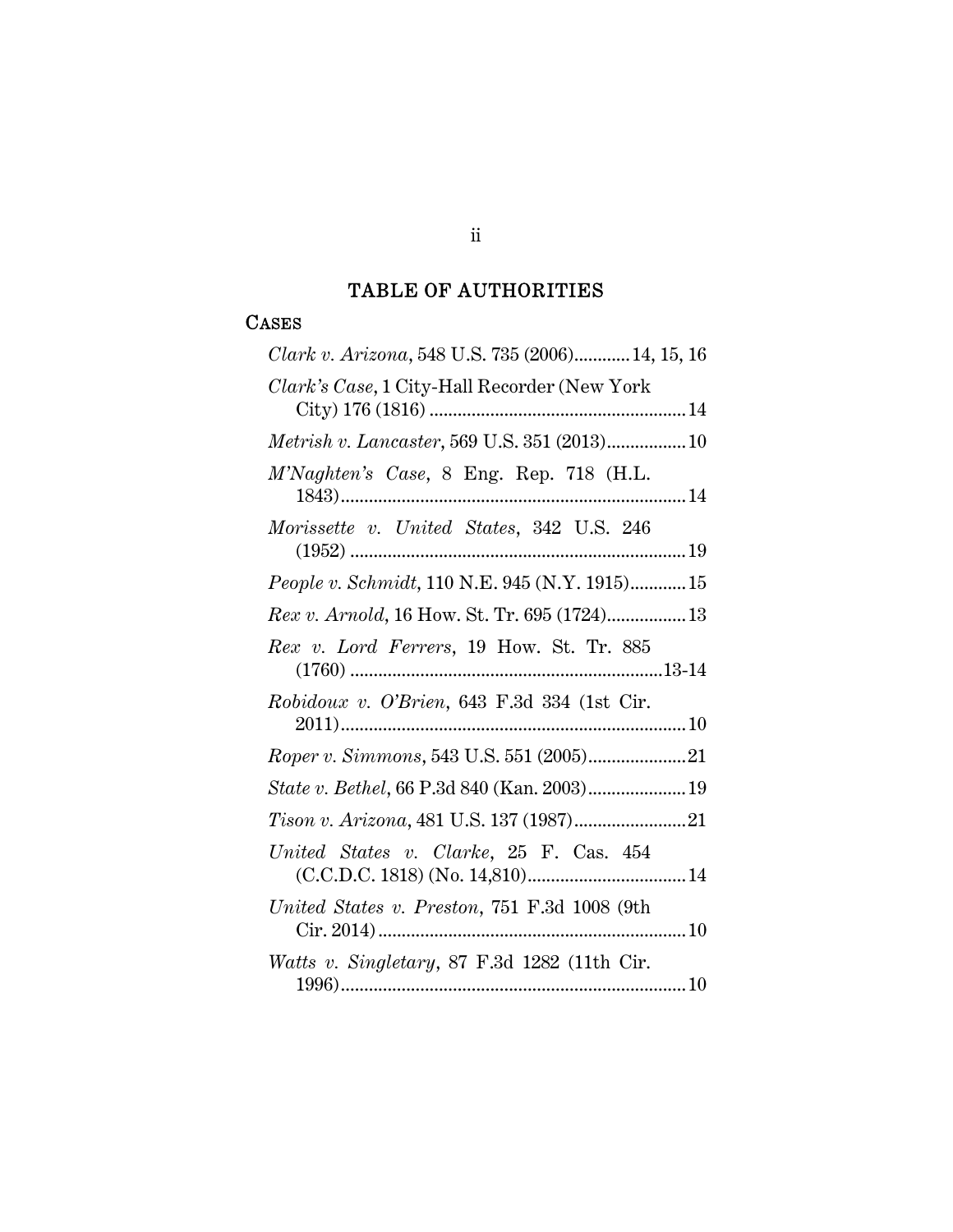## **STATUTES**

| <b>OTHER AUTHORITIES</b>                                                                                                                                                    |
|-----------------------------------------------------------------------------------------------------------------------------------------------------------------------------|
| ABA Criminal Justice Mental Health                                                                                                                                          |
| ABA Criminal Justice Standards on Mental<br>Health (2016), https://www.americanbar.<br>org/content/dam/aba/publications/criminal<br>justice_standards/mental_health_standar |
| Randy Borum & Solomon M. Fulero,<br><i>Empirical</i> Research on the Insanity<br>Defense and Attempted Reforms: Evidence<br>Toward Informed Policy, 23 Law & Human          |
| Lisa A. Callahan et al., The Volume and<br>Characteristics of Insanity Defense Pleas:<br>An Eight-State Study, 19 Bull. Am. Acad.                                           |
| 1 William Hawkins, <i>Pleas of the Crown</i> (1716)13                                                                                                                       |
| Gary Melton et al., <i>Psychological Evaluations</i><br>for the Courts: A Handbook for Mental<br><i>Health Professionals and Lawyers</i> (4th ed.                           |
| Jane Campbell Moriarty, Seeing Voices:<br>Potential Neuroscience Contributions to a<br>Reconstruction of Legal Insanity, 85                                                 |

## iii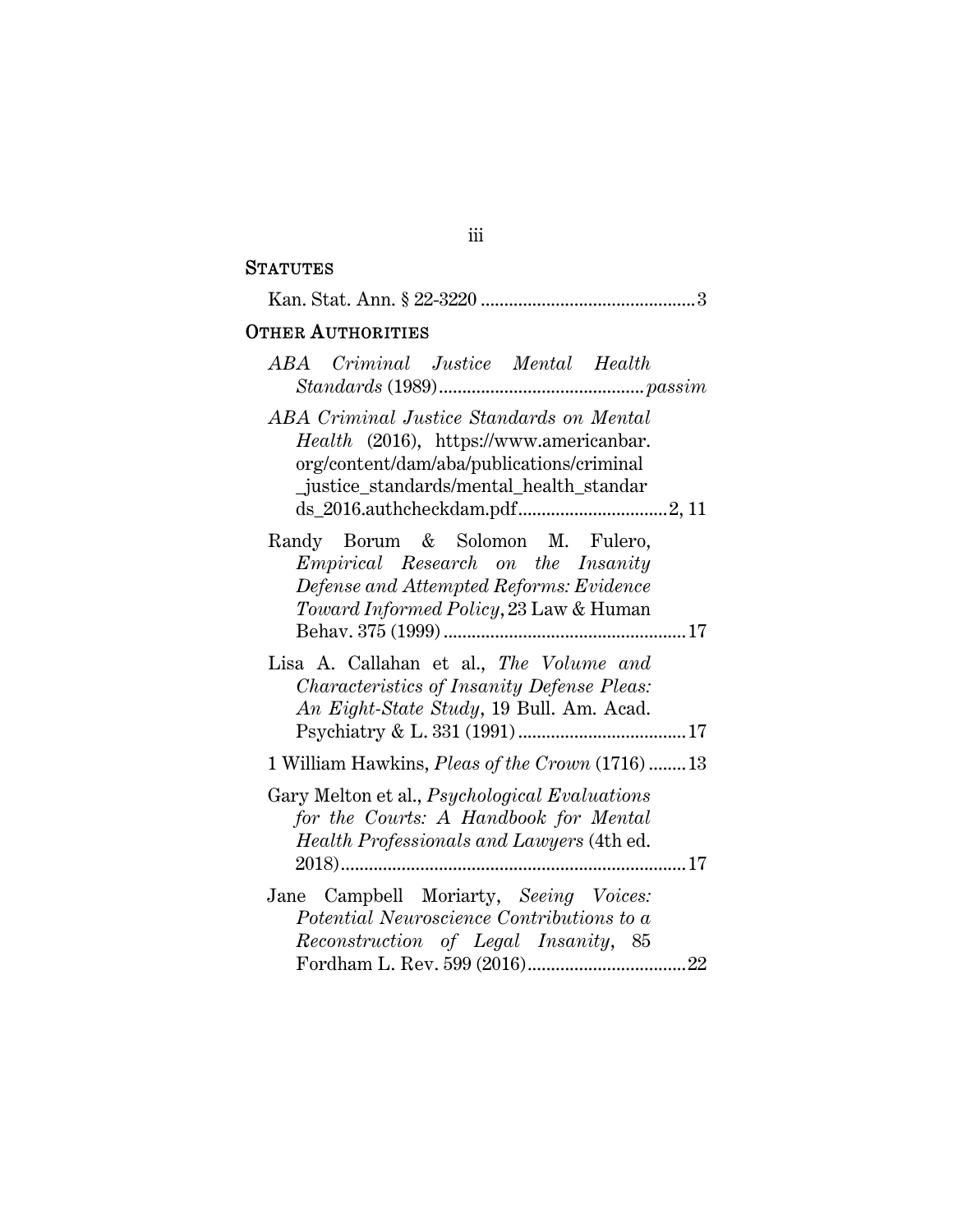| Anthony Platt & Bernard Diamond, The                                                  |
|---------------------------------------------------------------------------------------|
| Origins of the Right and Wrong Test of                                                |
| Criminal Responsibility and Its                                                       |
| Subsequent Development in the United                                                  |
|                                                                                       |
| Pretrial Justice Institute, Guidelines for<br>Analyzing State and Local Pretrial Laws |
| $.2 - 3$                                                                              |
| Francis Bowes Sayre, <i>Mens Rea</i> , 45 Harv. L.                                    |
| Christopher Slobogin, The American Bar<br>Association's Criminal Justice Mental       |
| Health Standards: Revisions for the                                                   |
| Twenty-First Century, 44 Hastings Const.                                              |
| 10                                                                                    |

iv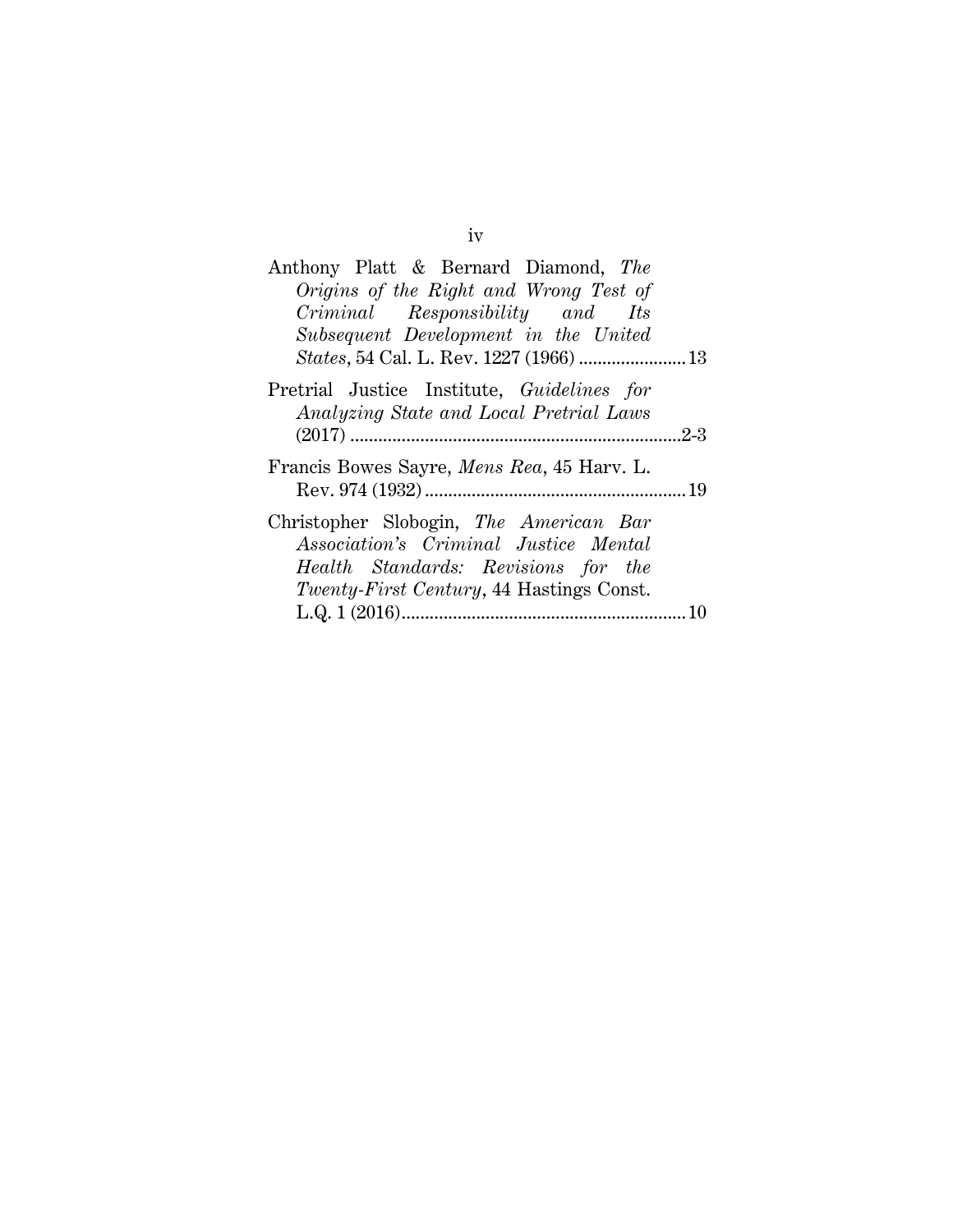#### INTEREST OF *AMICUS CURIAE*<sup>1</sup>

1

The American Bar Association ("ABA") respectfully submits this amicus brief in support of the petitioner to provide this Court with the insight and perspective the ABA has developed through intensive study of mental health issues in the criminal justice system. That work led to the ABA's *Criminal Justice Mental Health Standards* and associated Commentary, which trace the history and tradition of the mental nonresponsibility (or 'insanity') defense from its origins centuries ago to the modern era.2

 The ABA is one of the largest voluntary professional membership organizations—and is the leading organization of legal professionals—in the United States. The ABA has more than 400,000 members from all fifty states, the District of Columbia, and the United States territories. Its membership includes prosecutors, public defenders, and private defense counsel, as well as attorneys in law firms, corporations, nonprofit

<sup>1</sup> Pursuant to this Court's Rule 37.6, counsel for *amicus curiae*  certifies that this brief was not authored in whole or in part by counsel for any party and that no person or entity other than *amicus curiae*, its members, or its counsel has made a monetary contribution intended to fund the preparation or submission of this brief. Both parties in this case have given blanket consent to the filing of amicus briefs.

<sup>&</sup>lt;sup>2</sup> Although the ABA uses the term "mental nonresponsibility" defense instead of "insanity" defense in its Standards and Commentary, *see ABA Criminal Justice Mental Health Standards*  323 & n.\* (1989), for consistency with the question presented and the parties' briefs, this brief generally uses the term "insanity defense" outside of direct quotations.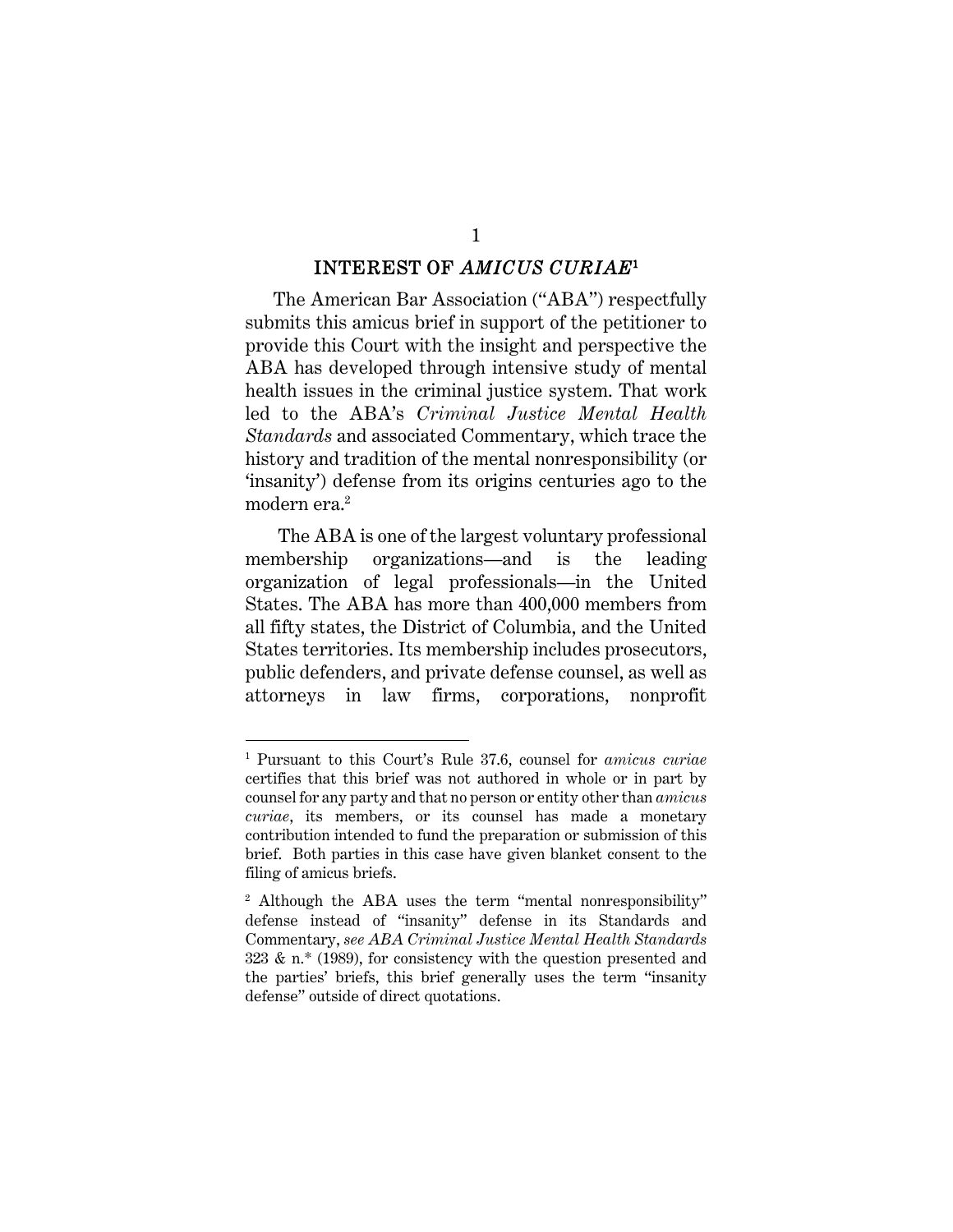organizations, and local, state, and federal governments. Members also include judges, legislators, law professors, law students, and non-lawyer associates in related  $\mathrm{fields.}^3$ 

Since its founding in 1878, the ABA has worked to protect the rights secured by the Constitution, including the constitutional rights of criminal defendants under the Due Process Clause and the Eighth Amendment's prohibition of cruel and unusual punishment. To that end, the *ABA Criminal Justice Mental Health Standards* set forth ninety-six standards articulating the ABA's recommendations "to define clearly the limits of the state's criminal powers governing the mentally afflicted who become involved with the criminal law." *ABA Criminal Justice Mental Health Standards* at xviii.4 The *ABA Standards for Criminal Justice* (in which the *Mental Health Standards* originated) have been quoted or cited in more than 120 U.S. Supreme Court opinions, 700 federal circuit court opinions, 2,400 high state court opinions, and 2,100 law journal articles. Pretrial Justice Institute, *Guidelines for Analyzing* 

<sup>&</sup>lt;sup>3</sup> Neither this brief nor the decision to file it should be interpreted to reflect the views of any judicial member of the ABA. No member of the Judicial Division or judiciary participated in the adoption or endorsement of the positions in this brief, nor was the brief circulated to any member of the Judicial Division or judiciary before filing.

<sup>4</sup> The Standards and associated Commentary as written in the 1980s are available in book form. In 2016 the ABA published updated Standards, available at *ABA Criminal Justice Standards on Mental Health* (2016) https://www.americanbar.org/content/dam /aba/publications/criminal\_justice\_standards/mental\_health\_stand ards\_2016.authcheckdam.pdf.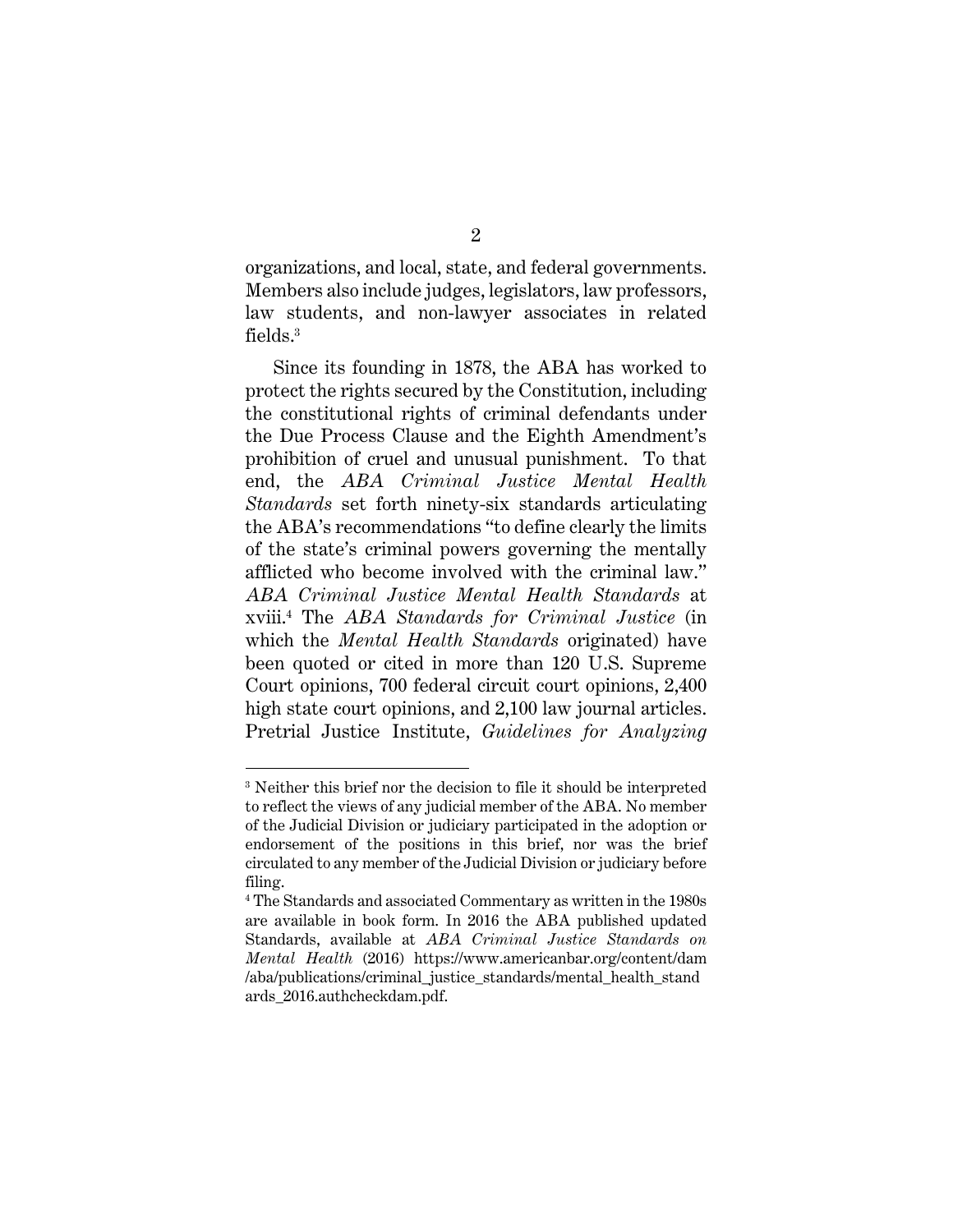#### *State and Local Pretrial Laws* II-ii (2017).

In formulating the Mental Health Standards, the ABA conducted a comprehensive review of the history and policies underlying the insanity defense in Anglo-American law. Based on that review, the ABA adopted Standard 7-6.1, stating that: "A person is not responsible for criminal conduct if, at the time of such conduct, and as a result of mental disease or defect, that person was unable to appreciate the wrongfulness of such conduct." *ABA Criminal Justice Mental Health Standards* 330 (1989).

As part of that review, the ABA also considered laws like Kan. Stat. Ann. § 22-3220 that eliminate the insanity defense as an "independent, exculpatory doctrine." *Id*. at 336–37. Kansas's statute narrows a criminal factfinder's consideration of a defendant's mental disorder to one question: whether, as a result of that mental disorder, the defendant "lacked the culpable mental state required as an element of the crime charged. Mental disease or defect is not otherwise a defense." Kan. Stat. Ann. § 22- 3220 (now codified at § 21-5209).

Under this "*mens rea* approach," *see ABA Criminal Justice Mental Health Standards* 338 (1989), judges and juries no longer consider whether a defendant understood that his or her criminal actions were morally wrong. That is because modern-day statutory *mens rea* requirements generally ask factfinders to consider a defendant's specific intent—and not more general concepts like the defendant's 'evil mind', his capability for moral reasoning, or his moral culpability. Thus in the absence of an insanity defense, "defendants could be convicted of crimes" in places like Kansas "as long as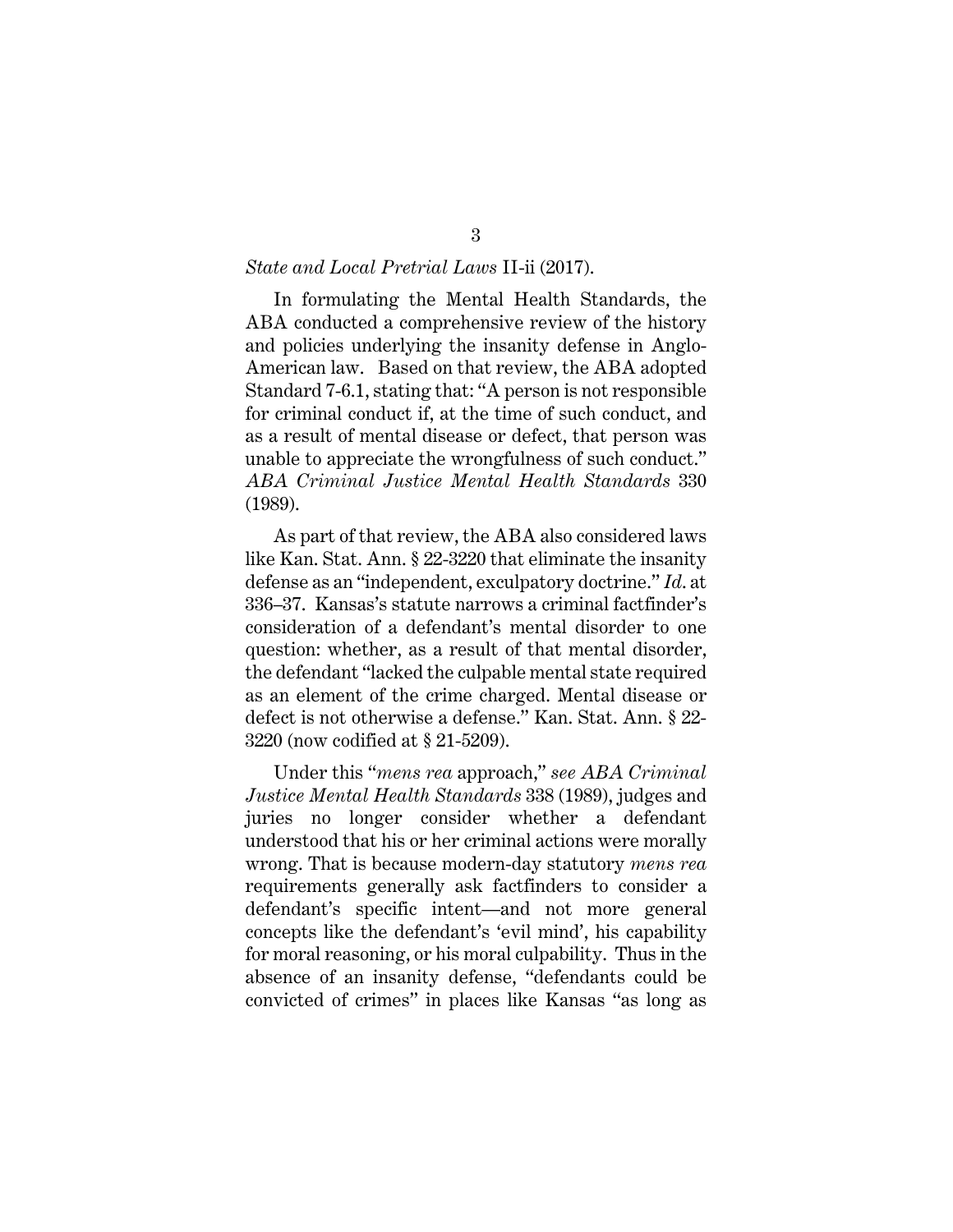they knew what they were doing at the time of an offense and possessed the intent to commit it." *Id.* at 337. Statutes like Kansas's therefore allow a defendant "who knowingly and intentionally killed his son under the psychotic delusion that he was the biblical Abraham, and his son the biblical Isaac, [to] be held criminally responsible." *Id.* The ABA rejected laws like Kansas's "out of hand" as "a jarring reversal of hundreds of years of moral and legal history" that predicates criminal culpability on moral blameworthiness. *Id.* at 336-37.

The ABA submits this amicus brief to help ensure that this Court has the full benefit of the Commentary's historical analysis, as well as an explanation of why the ABA has for decades unequivocally opposed laws like the one here that substitute a *mens rea* approach in place of an insanity defense that takes account of the moral blameworthiness of the defendant's conduct.

#### SUMMARY OF ARGUMENT

The Kansas statute at issue in this case allows a defendant to be convicted of a crime and sentenced to death, even when his mental disorder prevented him from understanding that his actions were wrong. For nearly four decades, the ABA has consistently opposed state statutes that permit this result, given their incompatibility with the Anglo-American legal tradition and with commonly-accepted rationales for punishment.

I. Beginning in 1981, the ABA embarked on a project of unprecedented depth and scope to develop the *Criminal Justice Mental Health Standards*. The ABA convened nearly eighty experts in law and mental health in six task forces for this interdisciplinary effort. With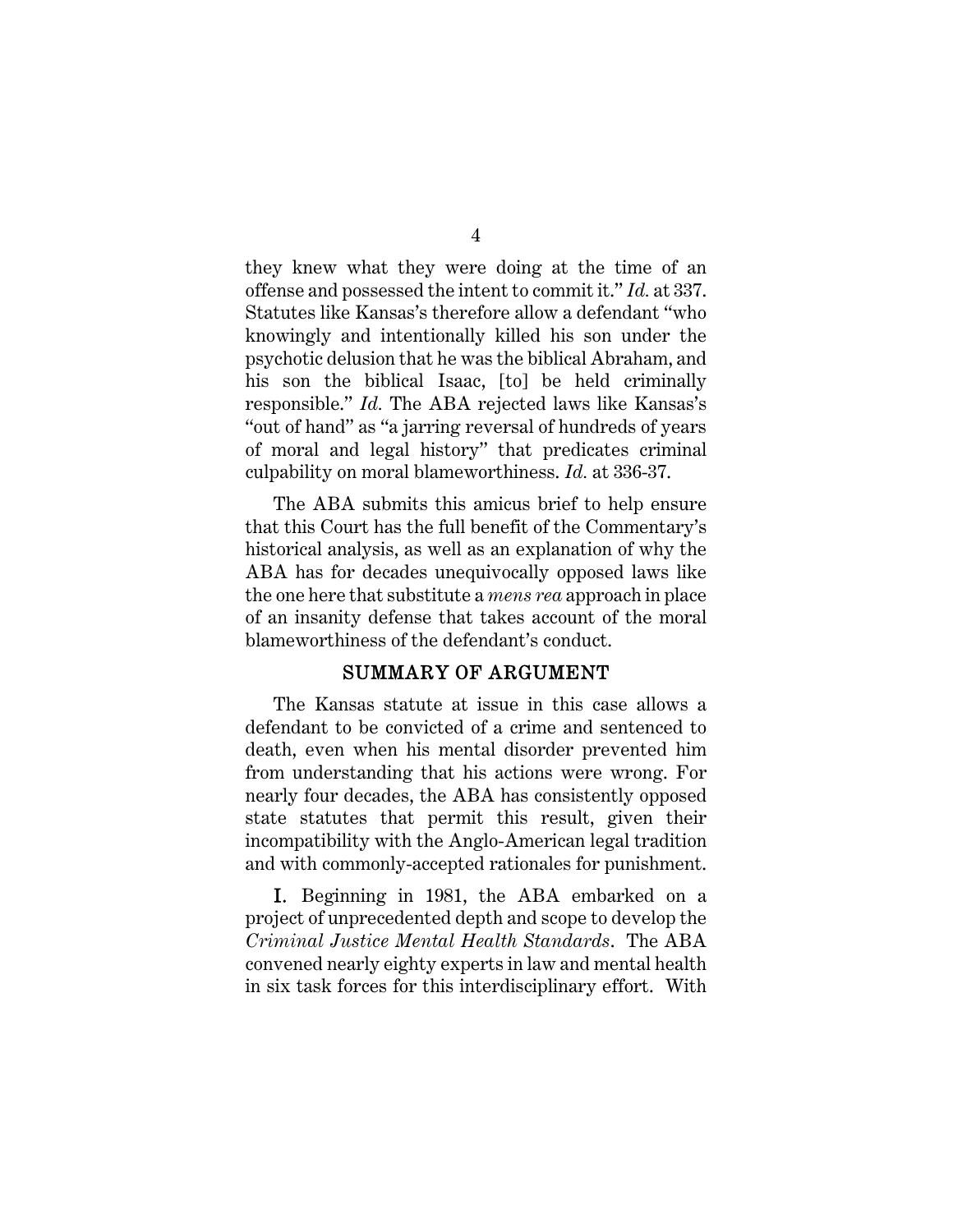respect to the insanity defense, these experts researched and drafted a set of ten Standards outlining how courts should approach the defense and issues related to it. Those Standards were presented to and adopted by the ABA's House of Delegates as official ABA policy. Task force members subsequently drafted an accompanying Commentary that was published in 1986. The Mental Health Standards were updated again in 2016 after a similarly comprehensive review, with an updated Commentary to be published in the future. The ABA's Standards and Commentary have been repeatedly cited for their thoroughness, thoughtfulness, and fidelity to the best values of the American criminal justice system.

II. Specifically, Standard 7.6-1 (and its associated Commentary) addresses the insanity defense. The ABA's review of the history and policies underlying Anglo-American criminal law found that for centuries, criminal culpability has required proof of morally blameworthy conduct. Thus in the Anglo-American tradition, morally blameless individuals with mental disorders have been excused from punishment for their otherwise criminal acts. To help define this class of morally blameless criminal defendants consistent with this age-old tradition, the ABA formulated a test that would excuse from responsibility any person who—due to their mental disorder—was unable to appreciate the wrongfulness of their criminal conduct. Although the precise test used for the insanity defense has varied over time and by jurisdiction, the core principle underlying the defense has remained the same: only a morally blameworthy defendant should receive criminal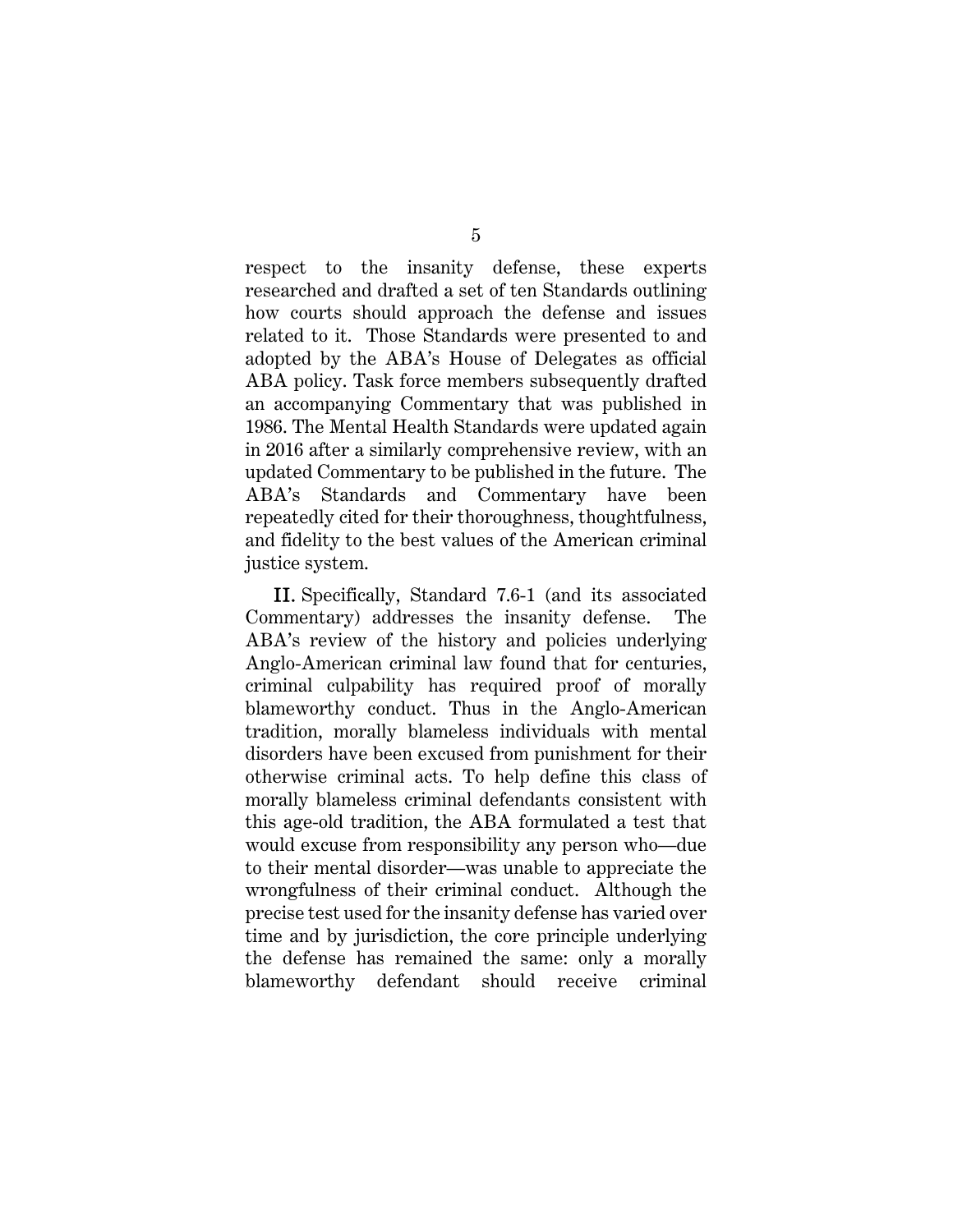punishment.

III. In chronicling and endorsing the affirmative insanity defense, the ABA Commentary specifically considered and rejected the kind of '*mens rea'* statute at issue in this case. As the Commentary explained, the *mens rea* approach is not the equivalent of an insanity defense, nor anything close to a redefinition of it. To the contrary, the *mens rea* approach omits the defining feature of the criminal law's traditional treatment of people with mental disorders: an assessment of the moral blameworthiness of the defendant's conduct. Statutes that prevent judges and juries from making such an assessment seriously interfere with the exercise of humane judgment. This is because a defendant may *intend* to do an act that causes harm (*i.e.*, have the requisite statutory *mens rea*) without actually *understanding* that the act is morally wrong—which is an indispensable predicate for criminal punishment. Thus a psychotic or delusional defendant could be convicted under a statute like the one at issue in this case without the prosecution ever having to demonstrate that the defendant is morally accountable for their actions. Such a result is fundamentally at odds with centuries of the Anglo-American legal tradition.

### ARGUMENT

#### I. The ABA's Mental Health Standards Project.

The ABA is well-known for its intensive study of the history, tradition, and policies of the American criminal justice system and its common law roots. One facet of the ABA's work in this area is its landmark Criminal Justice Mental Health Standards Project. Beginning in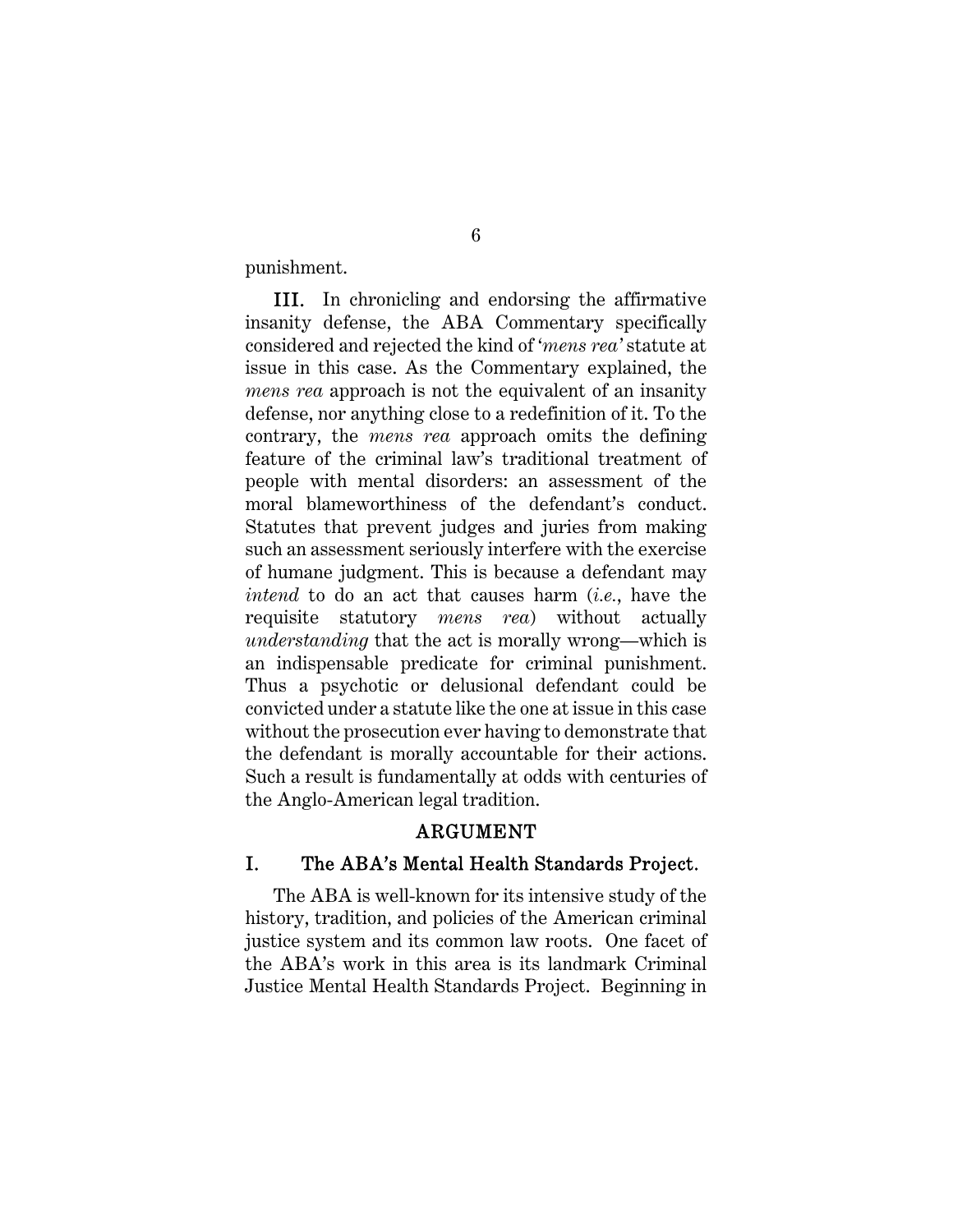1981, the ABA brought together an expert group of scholars, practitioners, and scientists to articulate mental health standards based on a review of the history and values of the American criminal law, as well as the best science available. The ABA then comprehensively revisited the *Mental Health Standards* from 2012 to 2016.

#### A. The 1984 Mental Health Standards.

While the criminal law had confronted mental health issues for centuries, the ABA recognized in the late 1970s that its criminal standards had not yet dealt with that subject in detail. In 1981, the ABA established the Criminal Justice Mental Health Standards Project to address the effects of mental illness on criminal defendants, to propose interdisciplinary solutions for tackling unjust prosecutions and convictions of the mentally ill, and to formulate standards for addressing issues at the intersection of mental health and the criminal law. Included as part of this review was an assessment of the insanity defense, or the "defense of mental nonresponsibility" as it is referred to in the Standards.

To address that issue and others, the ABA assembled a total of six task forces made up of forty-eight nationally recognized psychiatrists, psychologists, other mental health professionals, prosecutors, defense lawyers, judges, and legal academics. Within a year, a total of seventy-nine legal and mental health experts joined the new Criminal Justice Mental Health Standards Project. The task forces also established formal liaisons with several other leading professional organizations, including the American Psychiatric Association, the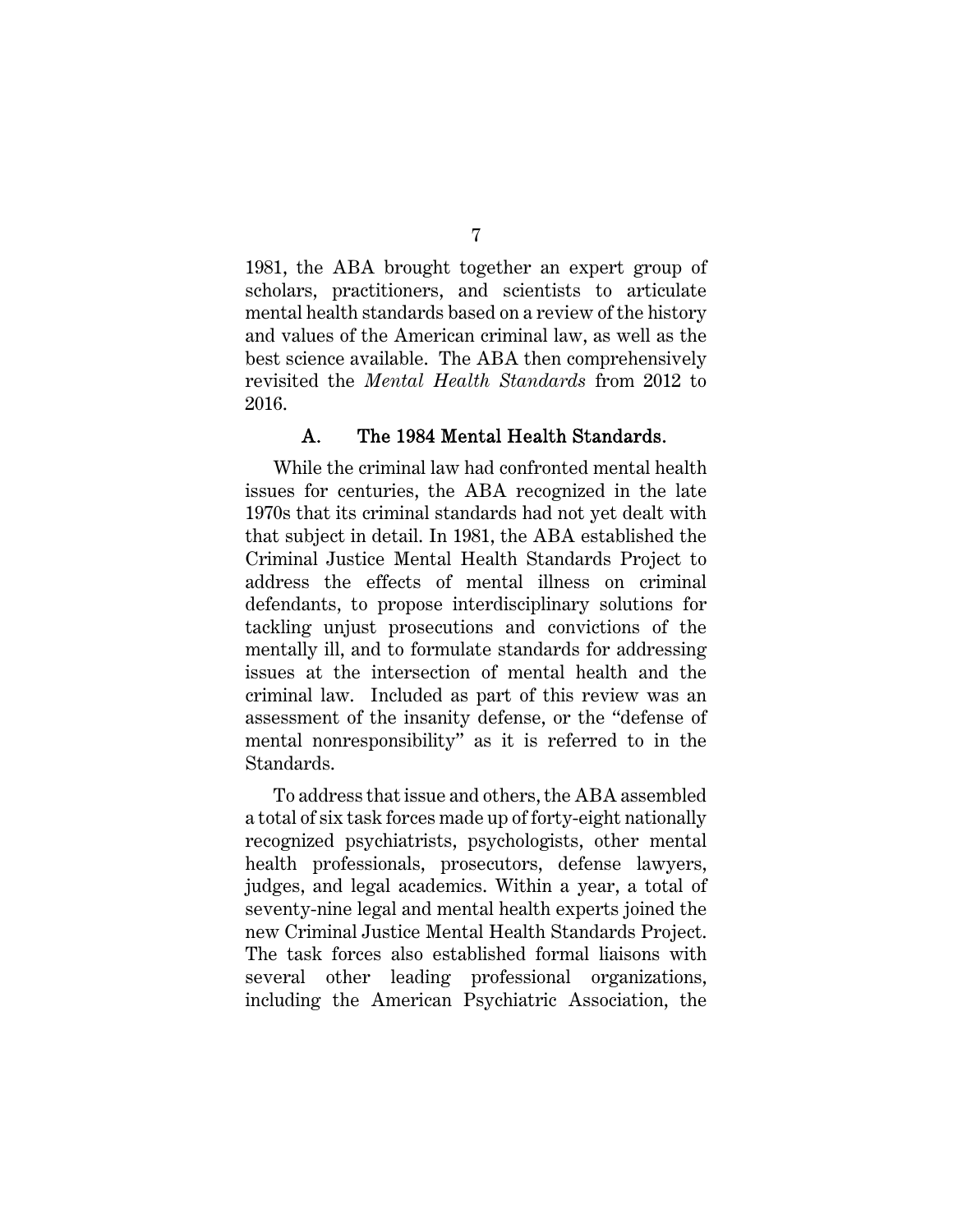American Psychological Association, the American Orthopsychiatric Association, and the National Sheriffs' Association to ensure adequate interdisciplinary involvement from the medical, professional, and law enforcement communities. These task forces engaged in a comprehensive examination of legal history, social science research, empirical evidence, and best practices over the ensuing five years.

Shortly after the Mental Health Standards development process had begun, John Hinckley Jr. was found not guilty by reason of insanity after being tried for his assassination attempt of President Reagan. That verdict prompted a national discussion surrounding the insanity defense throughout the early 1980s. This "new round of controversy over the defense rival[ed] the *M'Naghten* experience" of the 1840s and led to a spate of state legislation that reflected a "hostile public mood" toward the defense. *ABA Criminal Justice Mental Health Standards* 323-24 (1989).

The ABA saw in these developments a need to better understand the history and interdisciplinary scope of the insanity defense, and placed a renewed emphasis on that subject in its Mental Health Standards Project. The task force considering nonresponsibility for crime (the topical area that included the insanity defense) consisted of prosecutors, defense lawyers, judges, professors, psychiatrists, and psychologists. Although it received interdisciplinary input, the task force's review with respect to the scope of the insanity defense was principally guided by the principle that "'mental nonresponsibility' is a jurisprudential, not a medical, concept." *Id.* at 329. "[T]he decisionmaking function in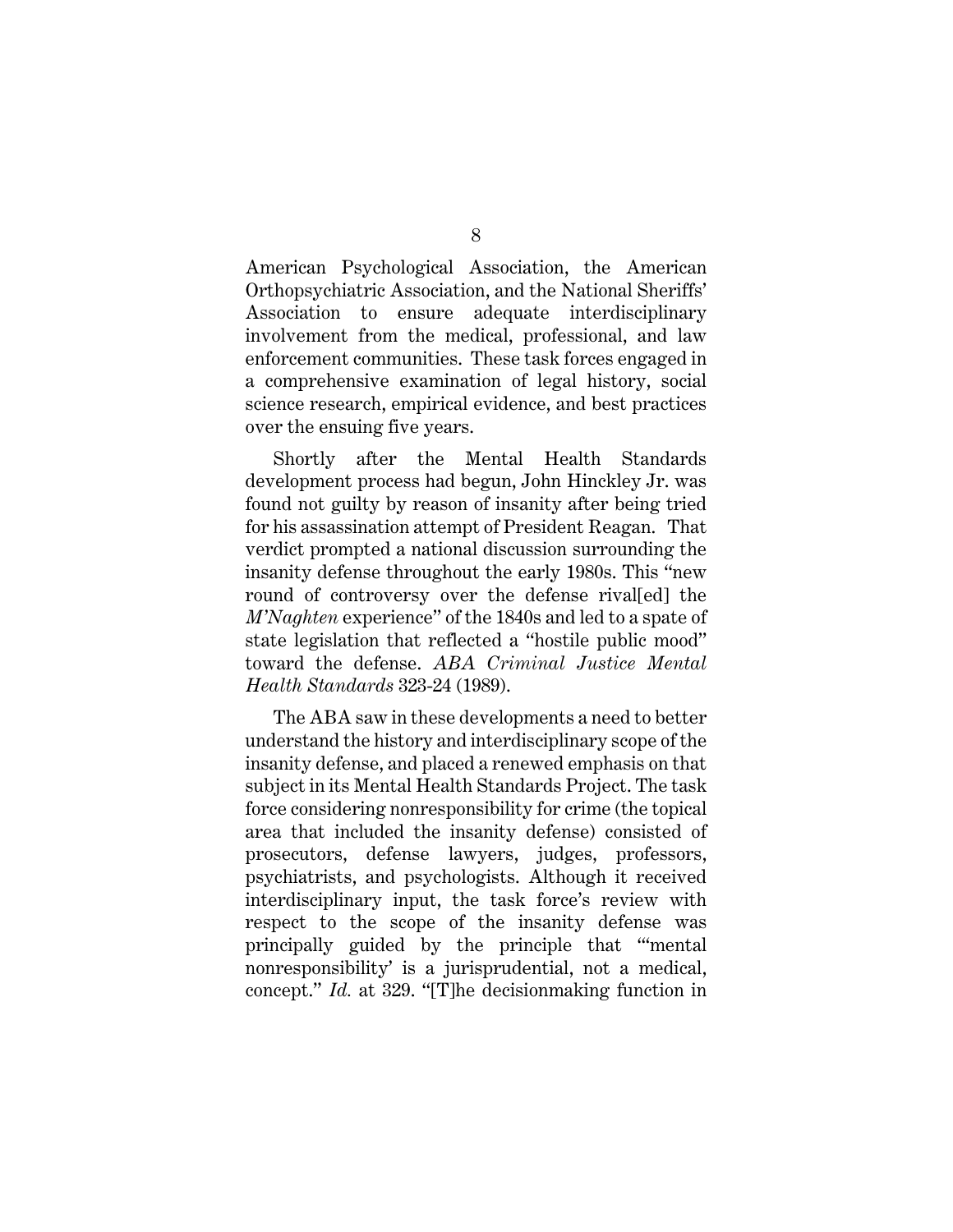criminal trials properly falls to jury and judge," and thus the historical treatment given to the subject by those actors in England and America was central to this inquiry. *Id.* at 329, 331.

Guided by this rich history, described in detail in Part II below, the task force on mental nonresponsibility produced draft Standards, which were adopted by the ABA's House of Delegates in 1984. To implement the age-old principle of moral accountability in black-letter law, the task force formulated—and the ABA adopted— Standard 7-6.1, which stated that:

A person is not responsible for criminal conduct if, at the time of such conduct, and as a result of mental disease or defect, that person was unable to appreciate the wrongfulness of such conduct.

*Id.* at 330. Following the adoption of this and the other ninety-five Standards, the Standards Committee undertook the final and painstaking task of updating and editing the lengthy Commentary that illuminates these comprehensive guidelines for criminal justice reform. *Id.*  at xxii. That effort led to the publication of the original Standards in 1986.

The Commentary that accompanied Standard 7-6.1 reflected the ABA's careful consideration of history, precedent, policy, and language in studying the insanity defense. It also explicitly considered, and squarely rejected, a new type of statute that a handful of states had recently adopted: a *"mens rea* approach" that replaced the affirmative insanity defense with a *mens rea* inquiry. *Id.* at 336-38.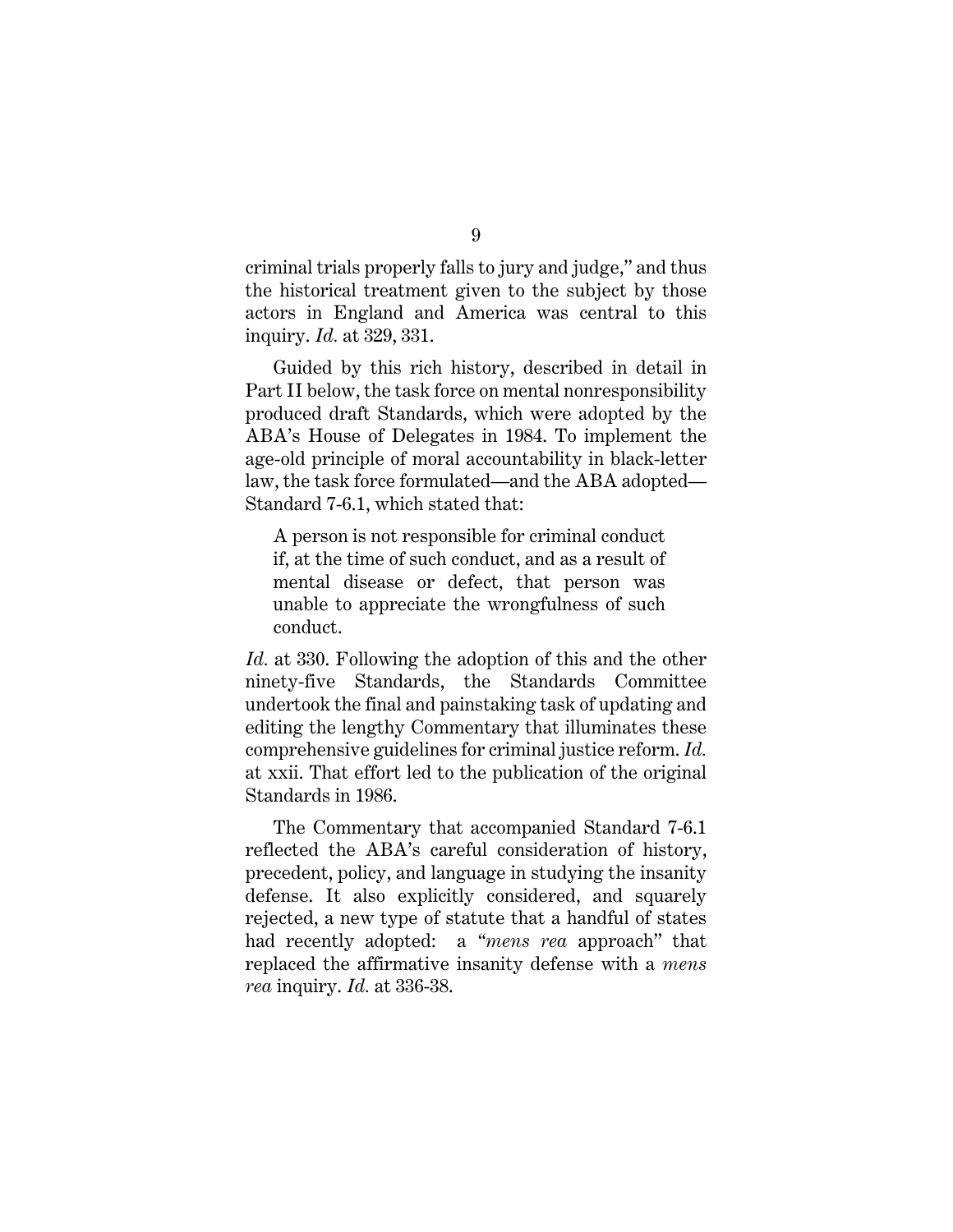#### B. The 2016 Mental Health Standards.

Since their initial adoption, the *ABA Criminal Justice Mental Health Standards* have been relied upon by many courts, including this Court. *See, e.g.*, *Metrish v. Lancaster*, 569 U.S. 351, 367 (2013); *United States v. Preston*, 751 F.3d 1008, 1016-17 (9th Cir. 2014) (en banc); *Robidoux v. O'Brien*, 643 F.3d 334, 339 (1st Cir. 2011); *Watts v. Singletary*, 87 F.3d 1282, 1286 n.4 (11th Cir. 1996). With the passage of time and new insights into the clinical understanding of mental illness, the Standards Committee of the ABA's Criminal Justice Section launched a new Task Force in August 2012 to reexamine the *Mental Health Standards* in their entirety. The Task Force's charge was to "draft proposed revisions to reflect current law and best practices." Christopher Slobogin, *The American Bar Association's Criminal Justice Mental Health Standards: Revisions for the Twenty-First Century*, 44 Hastings Const. L.Q. 1, 2 (2016).

The Task Force's membership included three law professors, one judge, two prosecutors, two defense attorneys, two psychiatrists, and two psychologists. *Id*. The Task Force consulted widely with liaisons from the National Alliance on Mental Illness, the Department of Justice, and the National Association of Criminal Defense Lawyers. After more than three years of deliberations, the Task Force recommended revisions to some aspects of the Standards. The ABA's House of Delegates approved the updated Standards in August 2016, and the process of drafting commentary is ongoing.

While the 2016 Standards revised the 1984 edition in some respects, the ABA left unchanged Standard 7-6.1's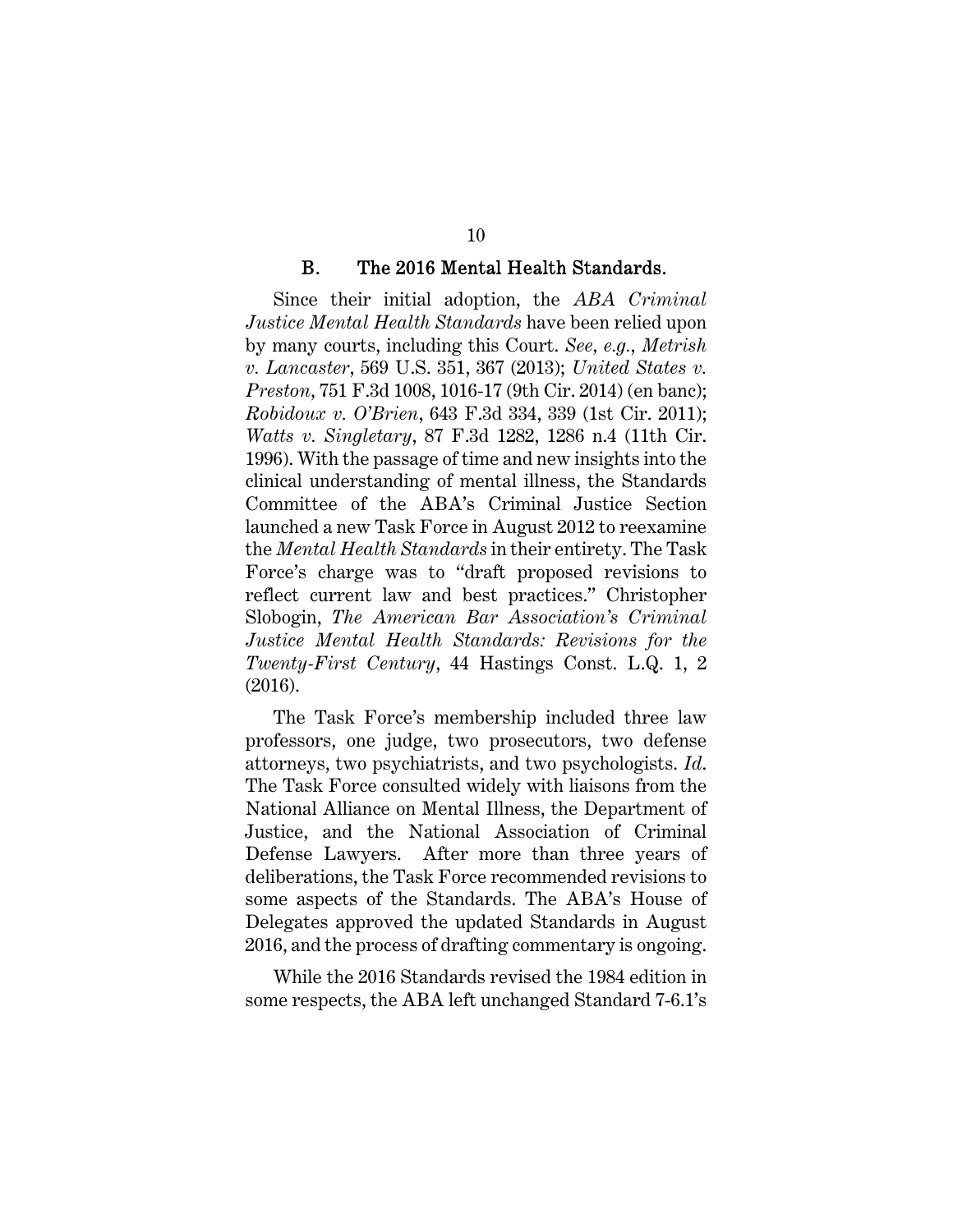core conclusion: "A person is not responsible for criminal conduct" if that person "was unable to appreciate the wrongfulness of such conduct" as a result "of mental disorder."5

## II. The Insanity Defense Reflects The Core Values And Long Historical Tradition Of Anglo-American Criminal Law.

About a decade before Kansas adopted § 22-3220, the ABA's painstaking historical research demonstrated that moral blameworthiness is an indispensable principle of Anglo-American criminal law. Throughout the ages, English and American courts have reserved punishment for those defendants whose criminal acts have earned society's moral condemnation. The corollary to that principle—that individuals *without* moral culpability should be excused from legal punishment—is equally entrenched in the history and tradition of our justice system. These historical findings were the

 $\overline{a}$ 

#### 11

<sup>5</sup> Compare *ABA Criminal Justice Mental Health Standards* 330 (1989) with *ABA Criminal Justice Standards on Mental Health* 47 (2016). The updated 2016 version of Standard 7-6.1 is:

Standard 7-6.1. The defense of mental nonresponsibility [insanity]

<sup>(</sup>a) A person is not responsible for criminal conduct if, at the time of such conduct, and as a result of mental disorder, that person was unable to appreciate the wrongfulness of such conduct.

<sup>(</sup>b) When used as a legal term in this Standard, mental disorder refers to any disorder that substantially affected the mental or emotional processes of the defendant at the time of the alleged offense, unless it was a disorder manifested primarily by repeated criminal conduct or was attributable solely to the acute effects of voluntary use of alcohol or other drugs.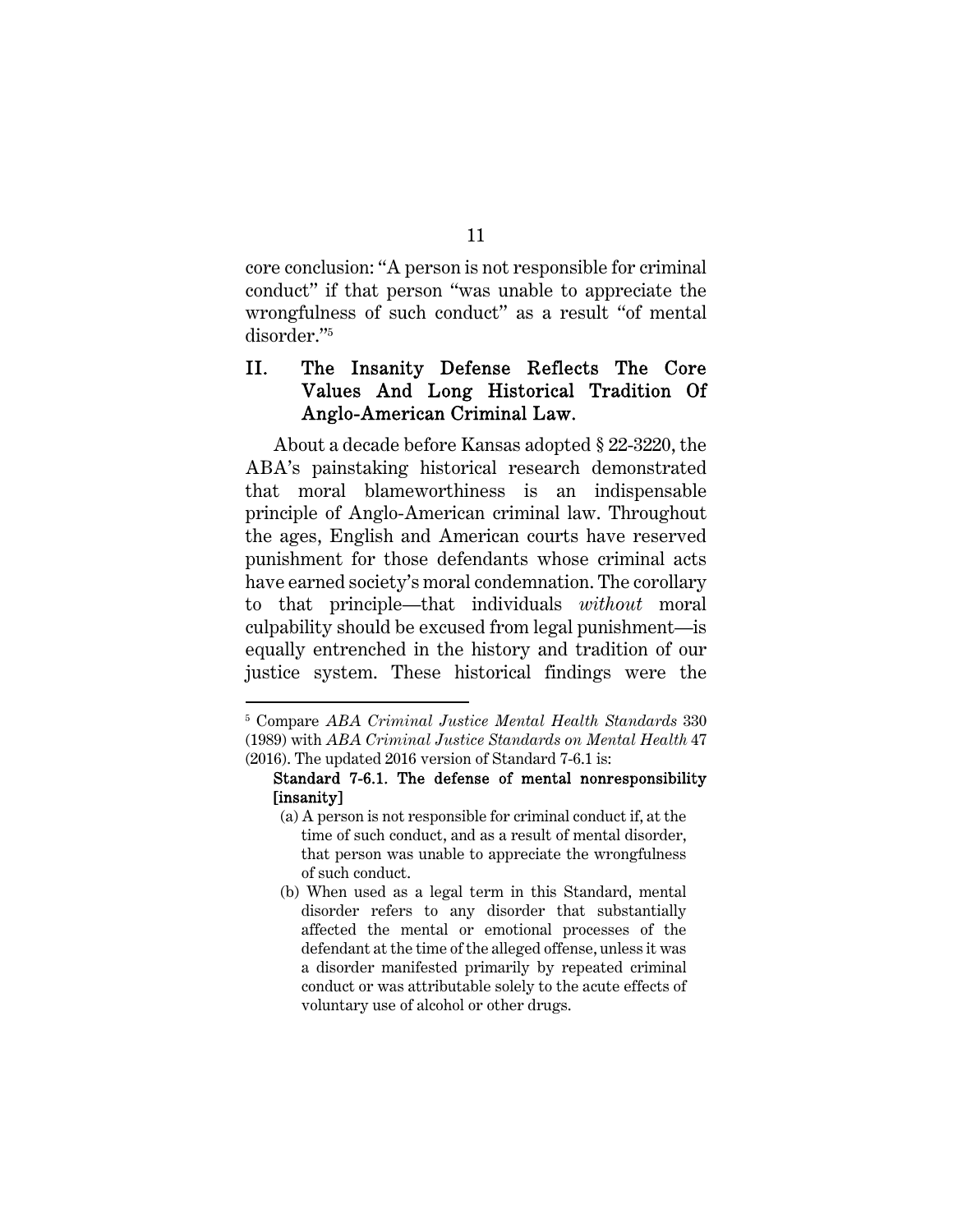central reason why the ABA's expert-driven Standards process rejected *mens rea* approach statutes as inconsistent with our justice system's core values.

*Early Anglo-American Tradition*. The ABA found that well before our Constitution was drafted Anglo-American law rejected the proposition that the concurrence of intent and conduct alone ends the criminal inquiry. Instead, consistent with moral notions stretching back to Greece, Rome, and the Hebrew scriptures about "harmful acts traceable to fault and those that occur without fault," and the capability of individuals to weigh "the moral implications of personal behavior," English kings and juries as far back as the fourteenth and sixteenth centuries refused to punish mentally ill defendants, even if their actions had otherwise been criminal. *See ABA Criminal Justice Mental Health Standards* at 324-25 & n.8.

By the seventeenth century, the ABA noted, jurist Sir Matthew Hale summarized this legal principle as: "where there is a total defect of the understanding there is no free act of the will" that can be considered morally culpable. *See id.* at 325 (citation omitted). Hale and others justified this principle by comparing adults afflicted with mental disorders that affect moral awareness to minors, or others who did not possess the requisite "understanding and memory" to "know what he is doing." *Id.* at 331.

Even at that early date, and although different formulations of the exact test existed back then, the general principle of moral accountability was widely accepted. The ABA found that "[a]t about the same time" as Hale explored the meaning of moral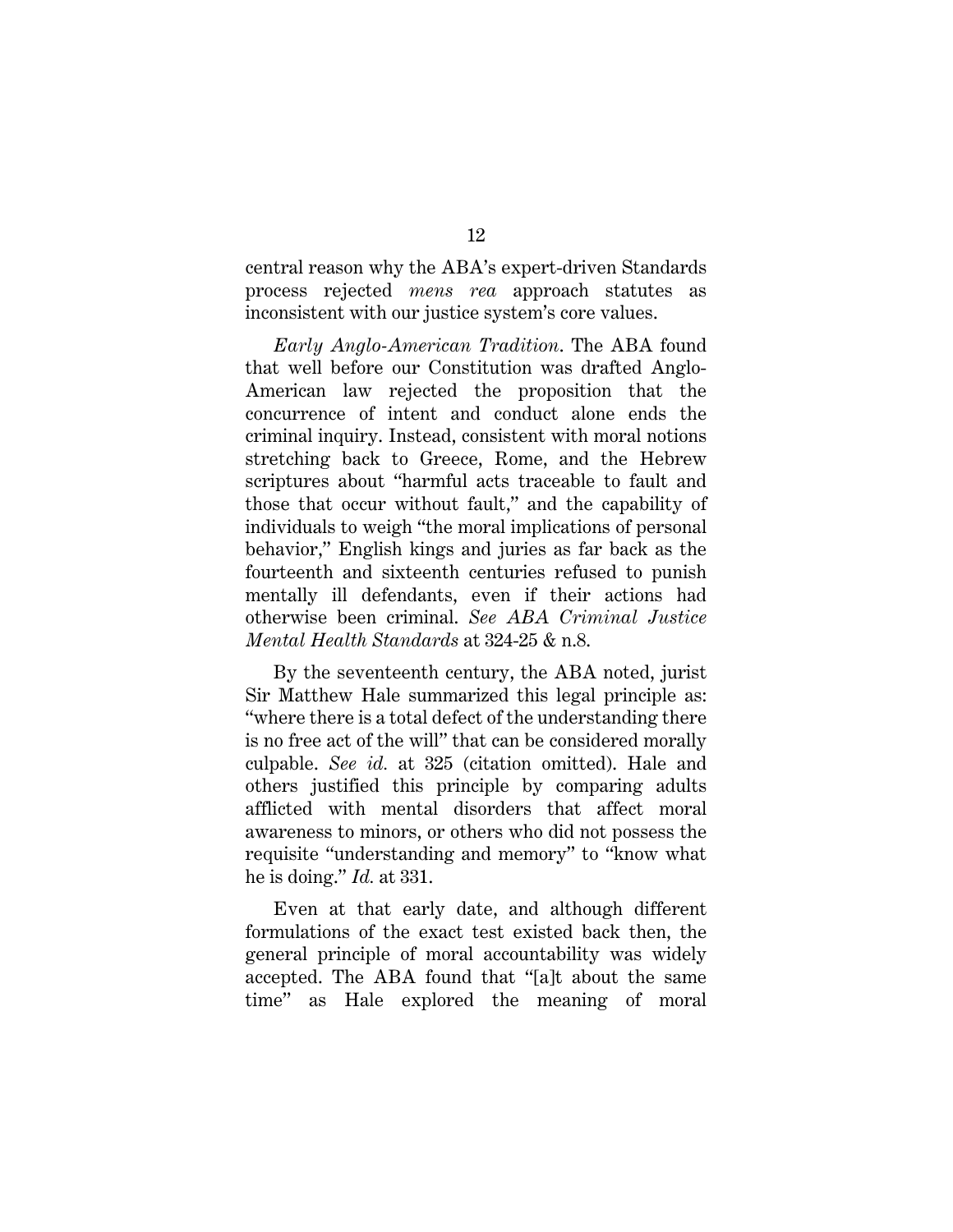understanding for criminal punishment, "other English courts" excused from criminal liability "those who lacked the capacity to distinguish 'good from evil' or 'right from wrong.'" *Id.*<sup>6</sup> Courts of this period often treated "good and evil" as a synonym for "right and wrong," and used this test in cases involving people with mental disorders. *See id.* (citing Anthony Platt & Bernard L. Diamond, *The Origins of the 'Right and Wrong' Test of Criminal Responsibility and Its Subsequent Development in the United States*, 54 Cal. L. Rev. 1227, 1236-37 (1966)); *see also* Platt & Diamond, *The Origins of the 'Right and Wrong' Test*, 54 Cal. L. Rev. at 1235-37 ("By the end of the sixteenth century, the courts had begun to apply the test of 'knowledge of good and evil' to the insane. … In the eighteenth century, the 'good and evil' test was regularly used in both insanity and infancy cases.").7

<sup>6</sup> In contrast, and as the decision under review freely admits, Kan. Stat. Ann. § 22-3220 "abandons lack of ability to know right from wrong as a defense" and "allows conviction of an individual who had no capacity to know that what he or she was doing was wrong." J.A. 243-44 (citing in part *Delling v. Idaho*, 568 U.S. 1038, 1041 (2012) (Breyer, J., dissenting from denial of certiorari)).

<sup>7</sup> In 1716, a legal treatise explained that "Guilt of offending against any Law whatsoever, necessarily supposing a willful Disobedience thereof, can never justly be imputed to those who are … uncapable of understanding it" and thus "those who are under a natural Disability of distinguishing between Good and Evil, as Infants under the Age of Discretion, Ideots and Lunaticks, are not punishable by any criminal Prosecution whatsoever." I William Hawkins, *Pleas of the Crown*, 1-2 (1716) (cleaned up). Not long after, a judge in 1724 instructed the jury to consider whether the defendant "knew what he was doing, and was able to distinguish whether he was doing good or evil, and understood what he did." *Rex v. Arnold*, 16 How. St. Tr. 695, 765 (1724). *Cf. Rex v. Lord*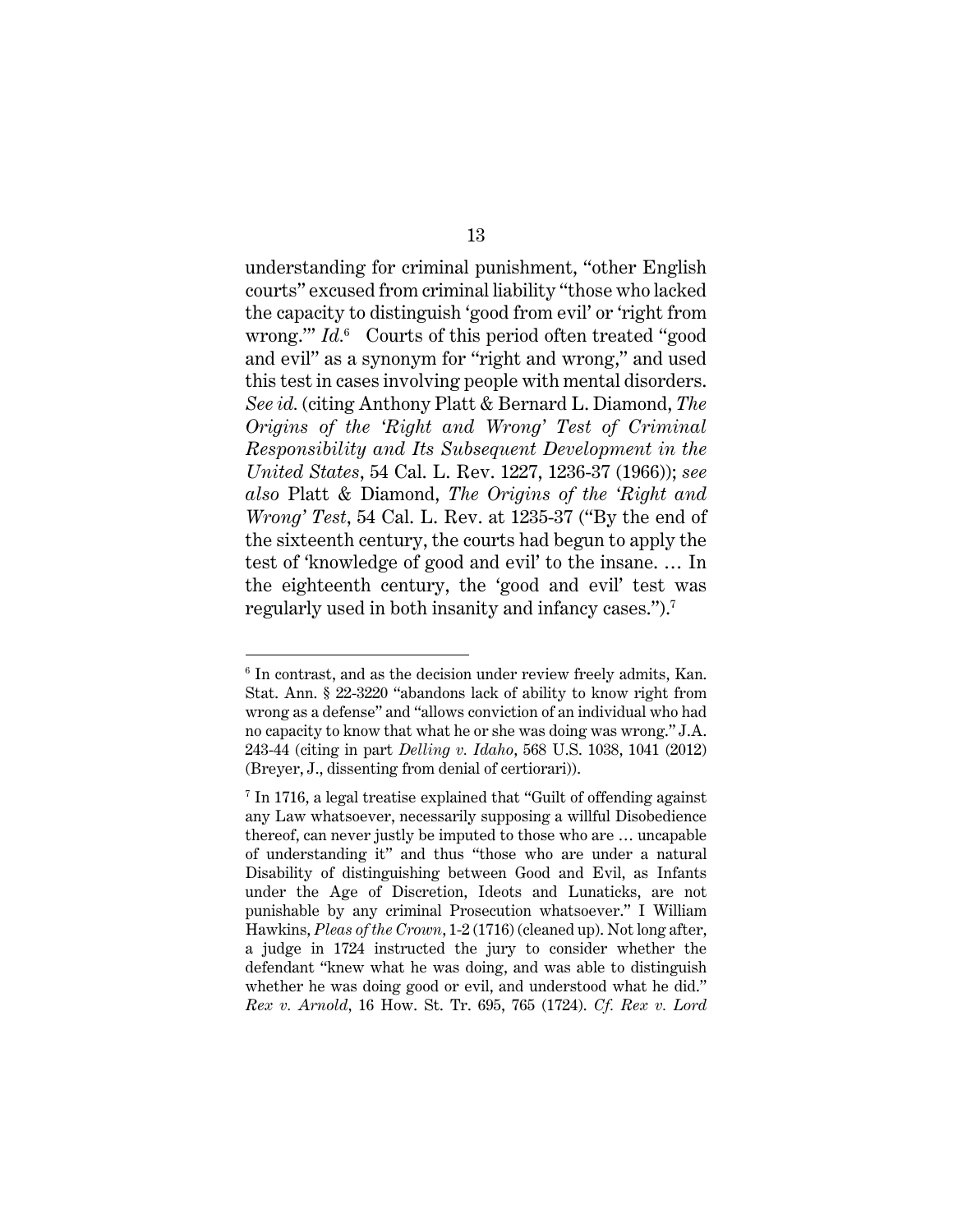*The Defense in the Nineteenth Century*. By the nineteenth century, the "right and wrong" test for gauging a defendant's capacity for moral reasoning was firmly entrenched in both English and American law. *See, e.g.*, *Clark's Case*, 1 City-Hall Recorder (New York City) 176, 177 (1816) ("The principal subject of inquiry . . . is whether the prisoner, at the time he committed this offence, had sufficient capacity to discern good from evil."); *see also United States v. Clarke*, 25 F. Cas. 454 (C.C.D.C. 1818) (No. 14,810) (asking jury to decide whether "at the time of committing the act charged" the defendant was "conscious of the moral turpitude of the act"). The classic formulation, as the ABA recognized, came from the House of Lords in *M'Naghten's Case*, which declared in 1843 that a defendant who did not "know the nature and quality of the act he was doing" or who "did not know what he was doing was wrong" would not be held criminally liable. *ABA Criminal Justice Mental Health Standards* 336 (1989) (quoting *M'Naghten's Case*, 8 Eng. Rep. 718, 722 (H.L. 1843)); *see also Clark v. Arizona*, 548 U.S. 735, 747–48 (2006) (explaining the *M'Naghten* rule). Underlying the *M'Naghten* formulation was the premise that a defendant must "possess a sufficient degree of reason to be responsible for his crimes," 8 Eng. Rep. at 722, a presumption to which the insanity defense responds, and a presumption that, in the vast majority of criminal prosecutions, goes unrebutted.

*Ferrers*, 19 How. St. Tr. 885, 947-48 (1760) (prosecution urging conviction of the defendant because he could "discern the difference between moral good and evil" and had both "the capacity and intention" needed for guilt).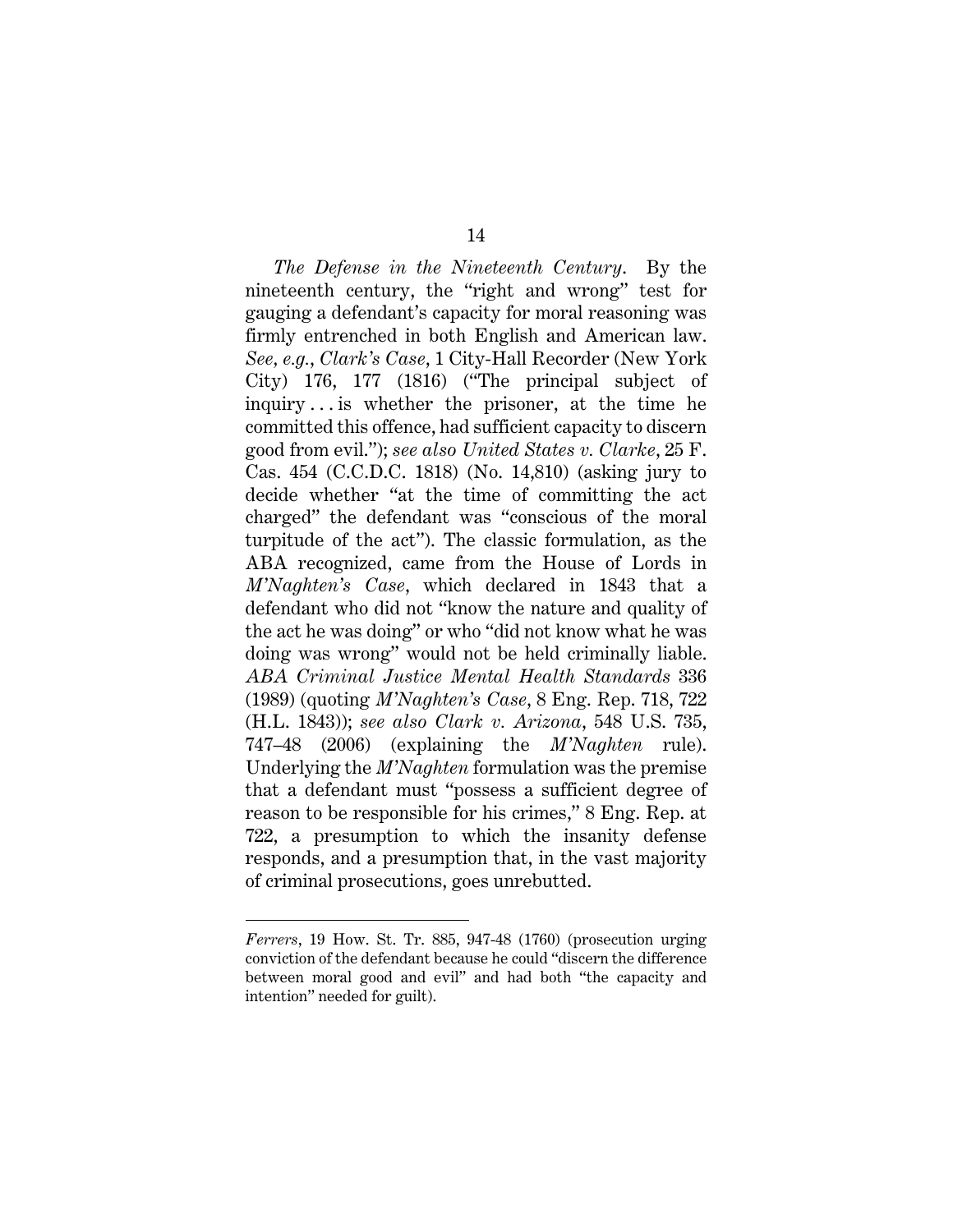The *M'Naghten* test soon "became the accepted standard in both [England and America] within a short period of time," as many American jurisdictions accepted it as the governing formulation of the insanity defense. *ABA Criminal Justice Mental Health Standards* 331–34 (1989). States, commentators, and nongovernmental organizations such as the ABA have since offered a wide variety of formulations for the black-letter test, several of which derive at least in part from *M'Naghten*, *see id.*; *Clark*, 548 U.S. at 748-53, but at bottom the insanity defense remains grounded in the same basic logic articulated long ago: that a lack of moral culpability for criminal actions should be a defense to punishment for those actions, *see ABA Criminal Justice Mental Health Standards* 324 (1989) ("The basis for the nonresponsibility defense is a moral one"); *see also People v. Schmidt*, 110 N.E. 945, 947 (N.Y. 1915) (Cardozo, J.) ("…it is the knowledge of wrong, conceived of as moral wrong, that seems to have been established by [*M'Naghten*] as the controlling test. That must certainly have been the test under the older law … [which involved] a capacity to distinguish between good and evil as abstract qualities.").

*Modern Formulations.* By the turn of the twentieth century, approximately two-thirds of the States had adopted the *M'Naghten* rule, thus ratifying its underlying moral precepts. *ABA Criminal Justice Mental Health Standards* 332 (1989). Nearly all of the others had adopted "nonresponsibility tests consisting of *M'Naghten* and the irresistible impulse rule." *Id.* The latter test "posited that persons who could not control their actions should not be held criminally responsible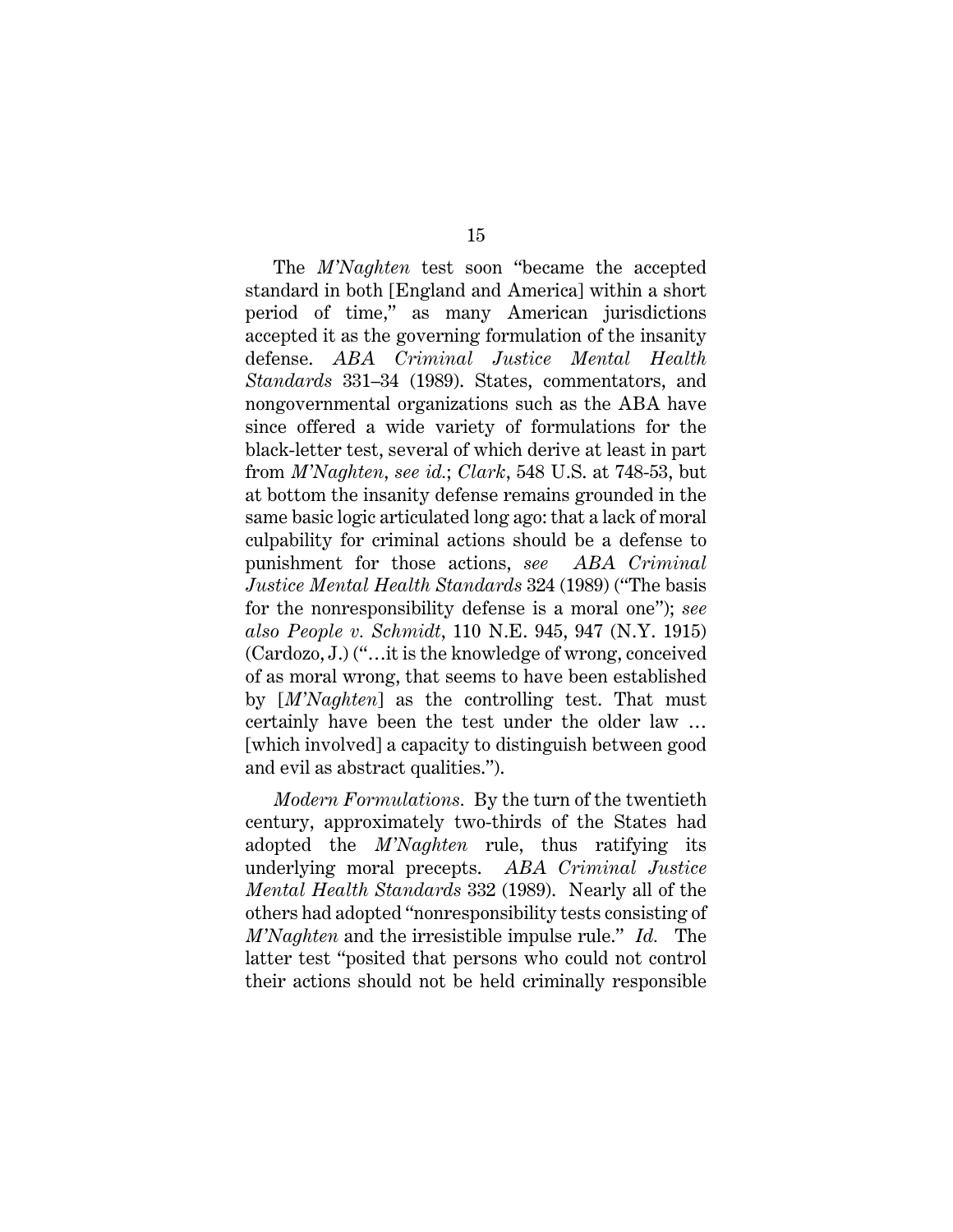for them." *Id.*

That state of affairs remained the same until the 1950s when the American Law Institute defined the defense in the Model Penal Code. That definition was also rooted in the notion of moral accountability: a person is not responsible for criminal conduct "if … as a result of mental disease or defect he lacks substantial capacity either to appreciate the criminality [wrongfulness] of his conduct or to conform his conduct to the requirements of the law." *Id.* at 333 (quoting Model Penal Code §4.01). The Model Penal Code definition was adopted by more than 20 States, *id.*, and more than a dozen subscribed to it a half-century later, *see Clark*, 548 U.S. at 751 & n.15. Only a very small minority of states have departed from this longstanding tradition and taken the "no affirmative insanity defense" position that Kansas seeks to defend here. *Id.* at 752 & n.20.

*Empirical research*. In addition, in its Commentary, the ABA responded to and discredited the common misconception that the insanity defense is systematically abused. *ABA Criminal Justice Mental Health Standards* 342 (1989). At that time, statistics showed that among invocations of the defense "that are successful, most are the result of plea bargain arrangements and many more are resolved at uncontested bench trials." *Id.* The notion that the defense often leads to a "'battle of the experts' before 'impressionable' juries" was mistaken. *Id.*

Indeed, empirical studies have shown that the insanity defense is raised in less than 1% of felony cases nationwide, and is successful in only a fraction of those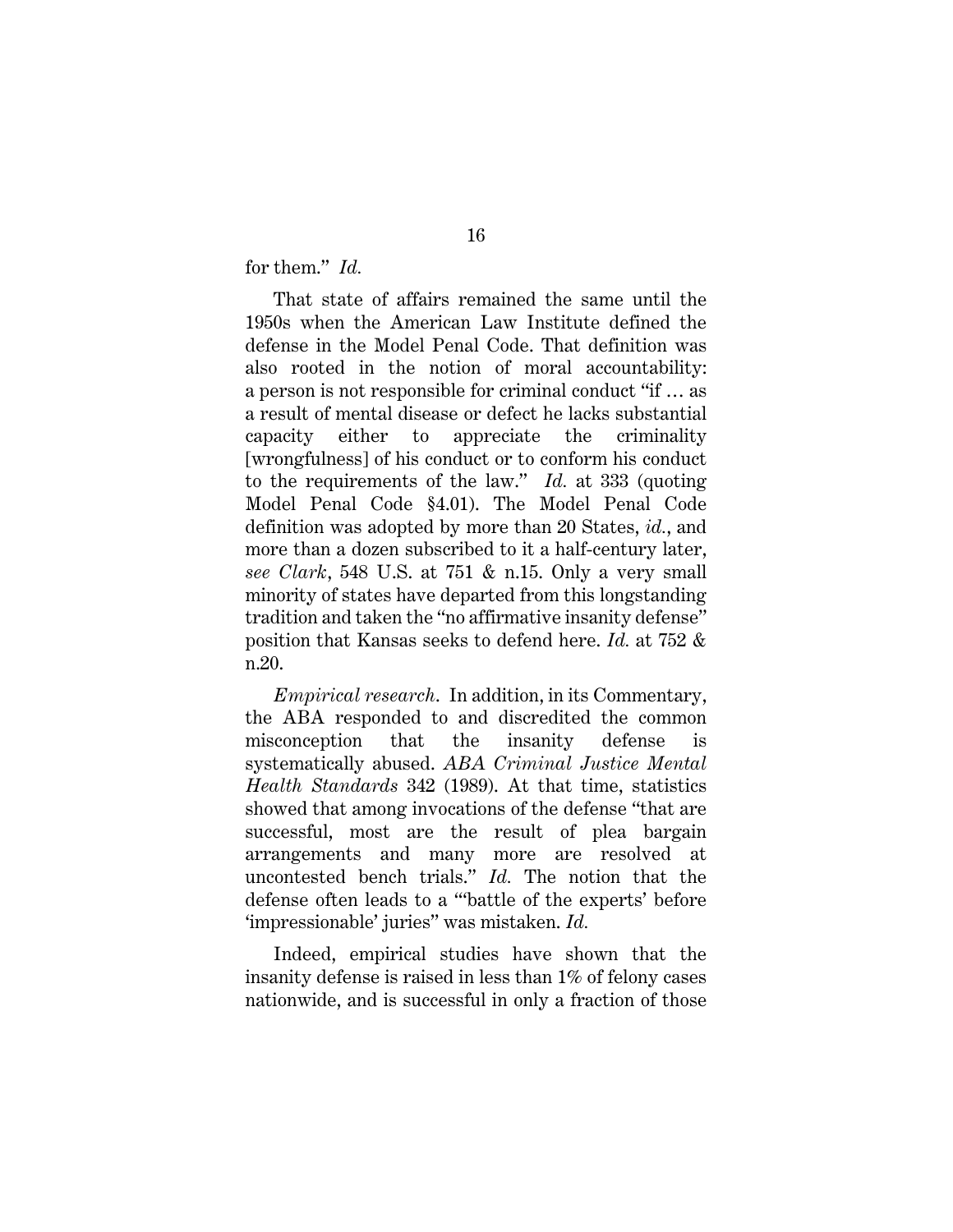cases. Randy Borum & Solomon M. Fulero, *Empirical Research on the Insanity Defense and Attempted Reforms: Evidence Toward Informed Policy*, 23 Law & Human Behav. 375, 378 (1999); *see also* Gary Melton et al., *Psychological Evaluations for the Courts: A Handbook for Mental Health Professionals and Lawyers* 200 & 795 n.11 (4th ed. 2018).8 Research also indicates that forensic evaluators seldom conclude that defendants referred for evaluation qualify for the defense. *See* Melton et al., *Psychological Evaluations for the Courts* at 200 & 795 n.14. And just as the ABA found, most insanity adjudications involve a plea bargain or bench trial and not a jury verdict. Melton et al., *Psychological Evaluations for the Courts* 200 & 795-96 n.19 (citing multistate study that found that less than 15% of adjudications involving insanity claims were conducted by jury trial).

After canvassing this history from the early seventeenth century onwards, the ABA concluded that "a defense of mental nonresponsibility [insanity] is necessary to the fair administration of criminal justice." *ABA Criminal Justice Mental Health Standards* 338 (1989). While no "bright line exists between the responsible and the nonresponsible" from a medical or

<sup>8</sup> Other studies echo this conclusion, finding that only the "most disturbed" were successful in invoking the insanity defense. Lisa A. Callahan et al., *The Volume and Characteristics of Insanity Defense Pleas: An Eight-State Study*, 19 Bull. Am. Acad. Psychiatry & L. 331, 337 (1991) (reporting results from an eight-state study and finding that "the popular concept that the insanity defense is an 'easy out' for defendants who are either feigning mental illness or who claim temporary insanity is clearly untrue.").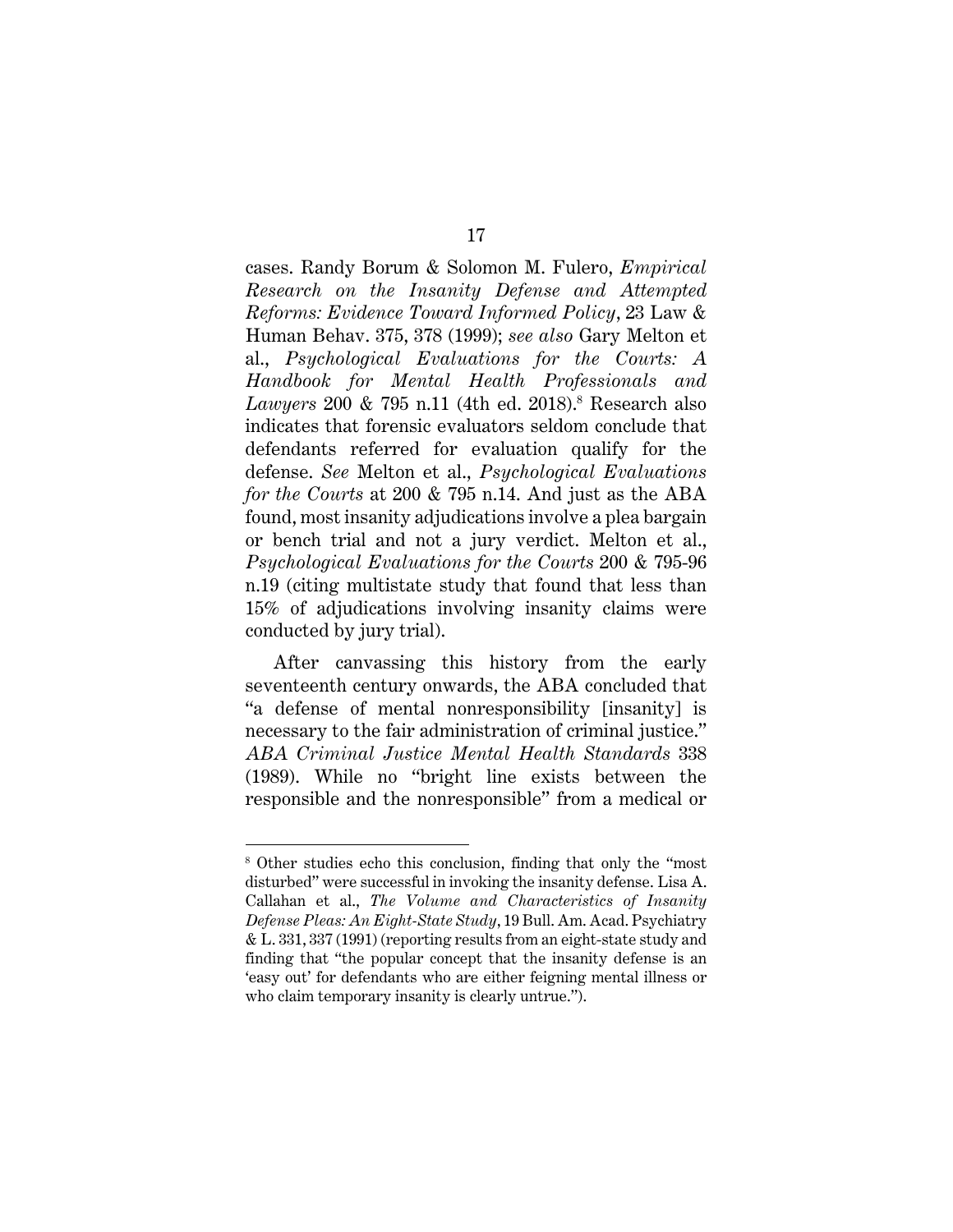clinical perspective, the study concluded that it is necessary for criminal factfinders as a matter of "moral imperative" to consider whether each individual defendant can be held culpable for their actions and subsequently punished. *See id.* at 338, 342.

## III. Kansas's '*Mens Rea* Approach' Is Incompatible With the History and Tradition of the Anglo-American Criminal Justice System.

In this case, Kansas contends that its *mens rea* approach is an acceptable substitute for the traditional affirmative insanity defense. The ABA has long rejected that proposition, because the *mens rea* approach contravenes the core rationale of the insanity defense: that criminal punishment is inappropriate for a defendant who, due to their mental disorder, cannot appreciate that their actions are morally blameworthy. A person may *intend* to perform an act that is criminal (and thus have the requisite *mens rea* for the crime), yet not *understand* that the act is wrong because of mental incapacity. To impose criminal punishment for conduct that, by definition, is not morally blameworthy, represents "a jarring reversal of [the] hundreds of years of moral and legal history" sketched above and it "inhibits if not prevents the exercise of humane judgment that has distinguished our criminal law heritage." *Id.* at 337-38.

The Commentary explained that at common law the concept of *mens rea* "originally was regarded as a generalized requirement of moral blameworthiness" that must be proven in order to impose "criminal liability." *Id*. at 337. But here, Kansas admits that it makes no such finding anymore in its *mens rea*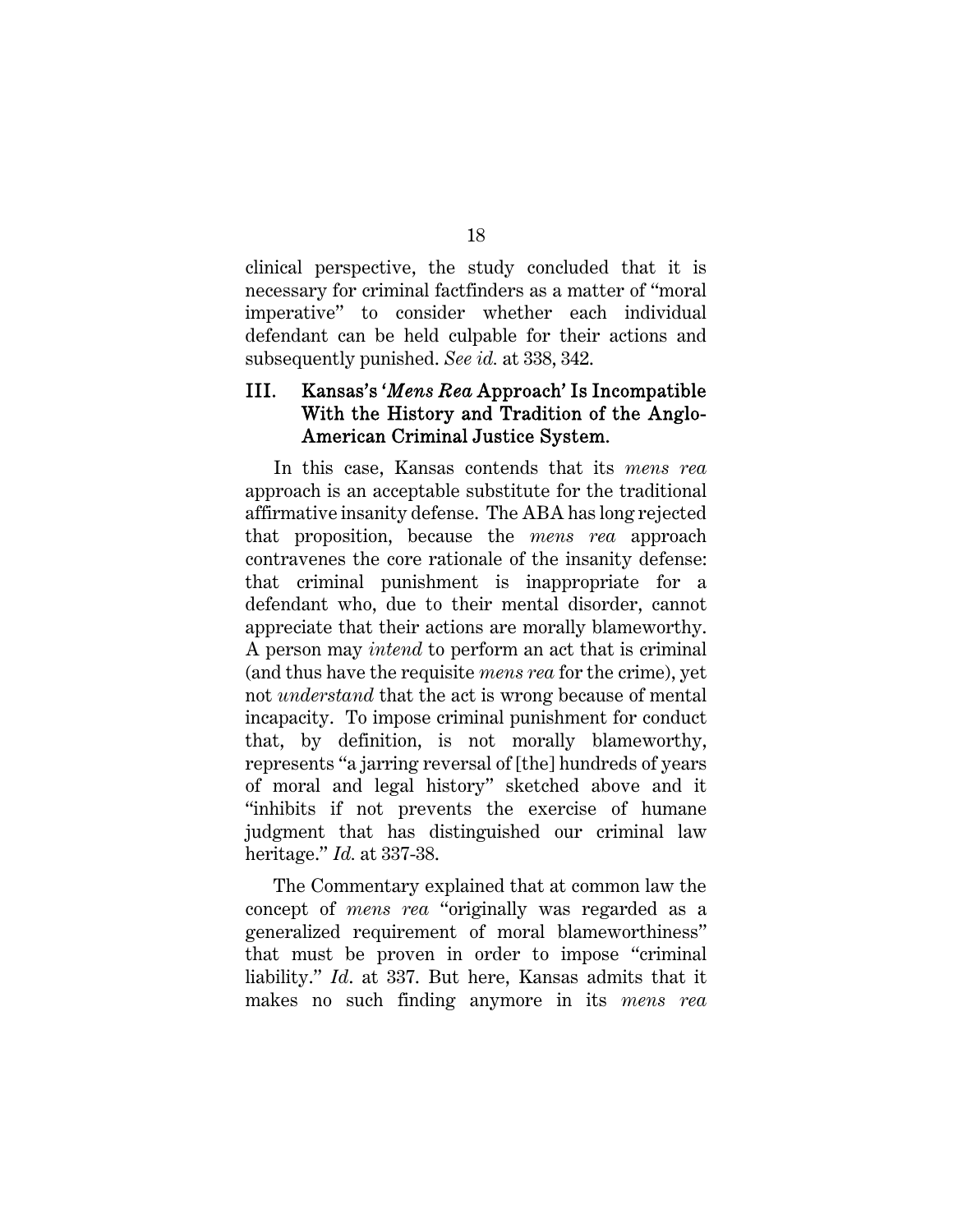consideration, at least with respect to the crime at issue in this appeal (also the classic crime associated with the insanity defense)—murder.9

Indeed, as the ABA also explained, in the last hundred years "*mens rea* terminology has come to refer to the specific state of mind required for the conviction of particular criminal offenses." *Id.10* If the elements of a particular crime do not contain any consideration of moral blameworthiness, as Kansas confirms with respect to its crime of murder, then defendants would be "convicted … as long as they knew what they were doing at the time of an offense and possessed the intent to commit it." *Id.* 

"[F]or example, a defendant who knowingly and intentionally killed his son under the psychotic delusion

<sup>9</sup> *See State v. Bethel*, 66 P.3d 840, 850 (Kan. 2003) ("In a case similar to the present one where a defendant has stated that he or she thought about it ahead of time and intended to kill his or her victims, a jury's deliberation would need to go no further than those two elements and there would be no consideration of whether wrongfulness was inherent in the defendant's intent" — thus "the range of the jury's consideration has been significantly narrowed"). As the decision under review confirms, Kan. Stat. Ann. § 22-3220 "allows conviction of an individual who had no capacity to know that what he or she was doing was wrong." J.A. 244.

<sup>10</sup> *See also* Francis Bowes Sayre, *Mens Rea*, 45 Harv. L. Rev. 974, 1016-17 (1932) (until "modern" times, the "mental factors necessary for criminality were based upon a mind bent on evil-doing in the sense of moral wrong," in contrast to modern *mens rea* formulations that focus on "protecting social and public interests"); *Morissette v. United States*, 342 U.S. 246, 251-52 (1952) (under American common law, crime "generally constituted only from concurrence of an evilmeaning mind with an evil-doing hand").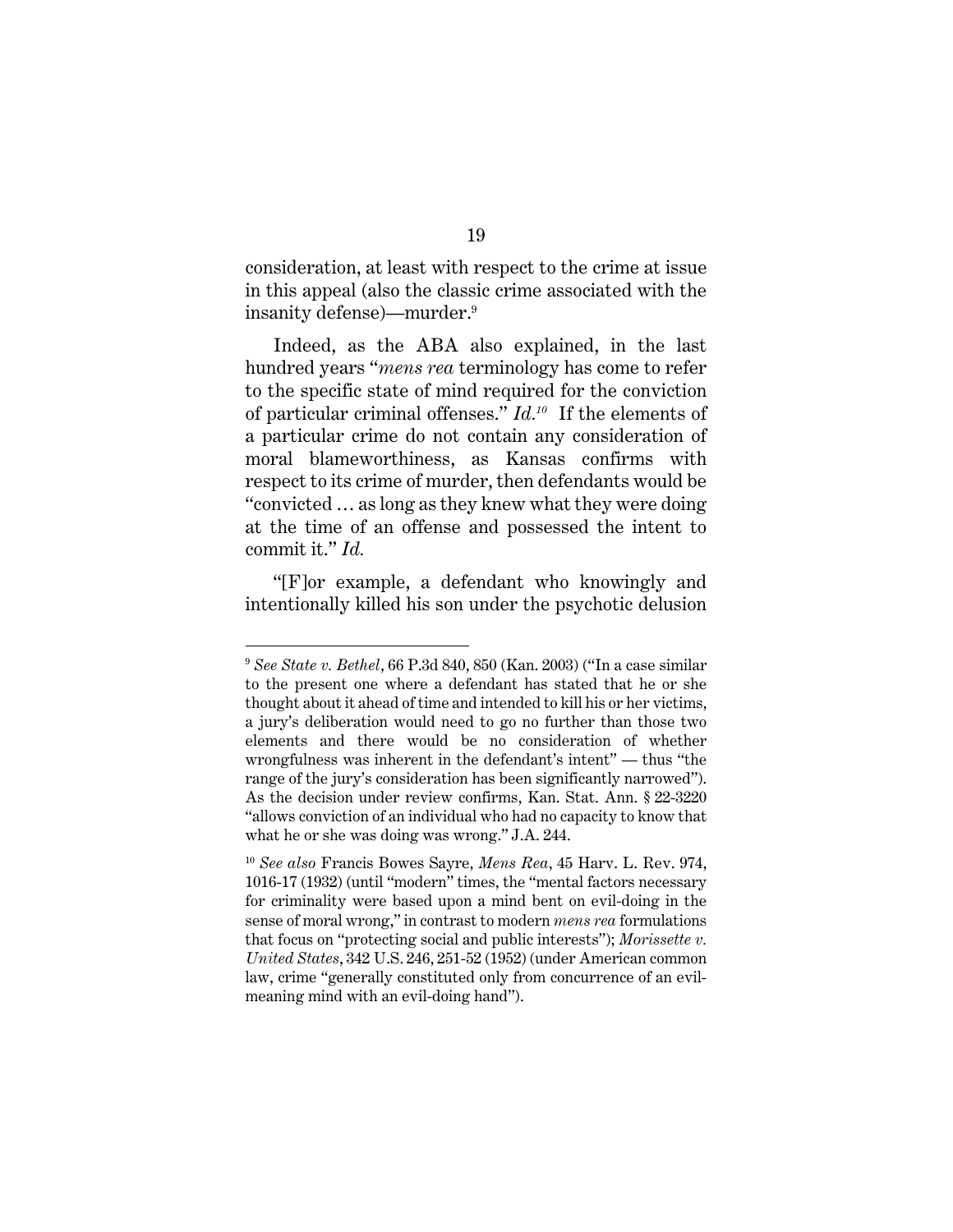that he was the biblical Abraham, and his son the biblical Isaac, could be held criminally responsible." *Id.* In short, a Kansas murder jury is no longer called upon to perform any moral calculus as to a psychotic defendant's culpability, provided the defendant knew (at least in the abstract), that he or she was killing a human being. That policy is inconsistent and irreconcilable with the Anglo-American criminal law tradition, which is what led the ABA to reject *mens rea* statutes "out of hand." *Id.* at 336–37.

Another moral problem that the ABA commentary identified with laws like Kansas's is rooted in presentday concerns: "the *mens rea* limitation forces judges and juries confronted with defendants who are uncontrovertibly psychotic either to return morally obtuse convictions" by punishing those who are not responsible moral agents, "or to acquit in outright defiance of the law" and its obligation to uphold order and provide justice. *See id*. at 338.

By forcing a strictly binary choice of guilty/not guilty upon a situation in which reprehensible acts may have been committed without clear moral responsibility, the Kansas *mens rea* approach leaves criminal factfinders to select between two equally unpalatable and unjust results. *See id*. A system that provides only two unjust options to its key decisionmaker cannot be said to respond to the "moral imperative" of providing the humane and "fair administration of criminal justice." *See id.* 

The ABA thus concluded in its Commentary that the *mens rea* approach also constitutes "an unfortunate and unwarranted overreaction to the problems typified by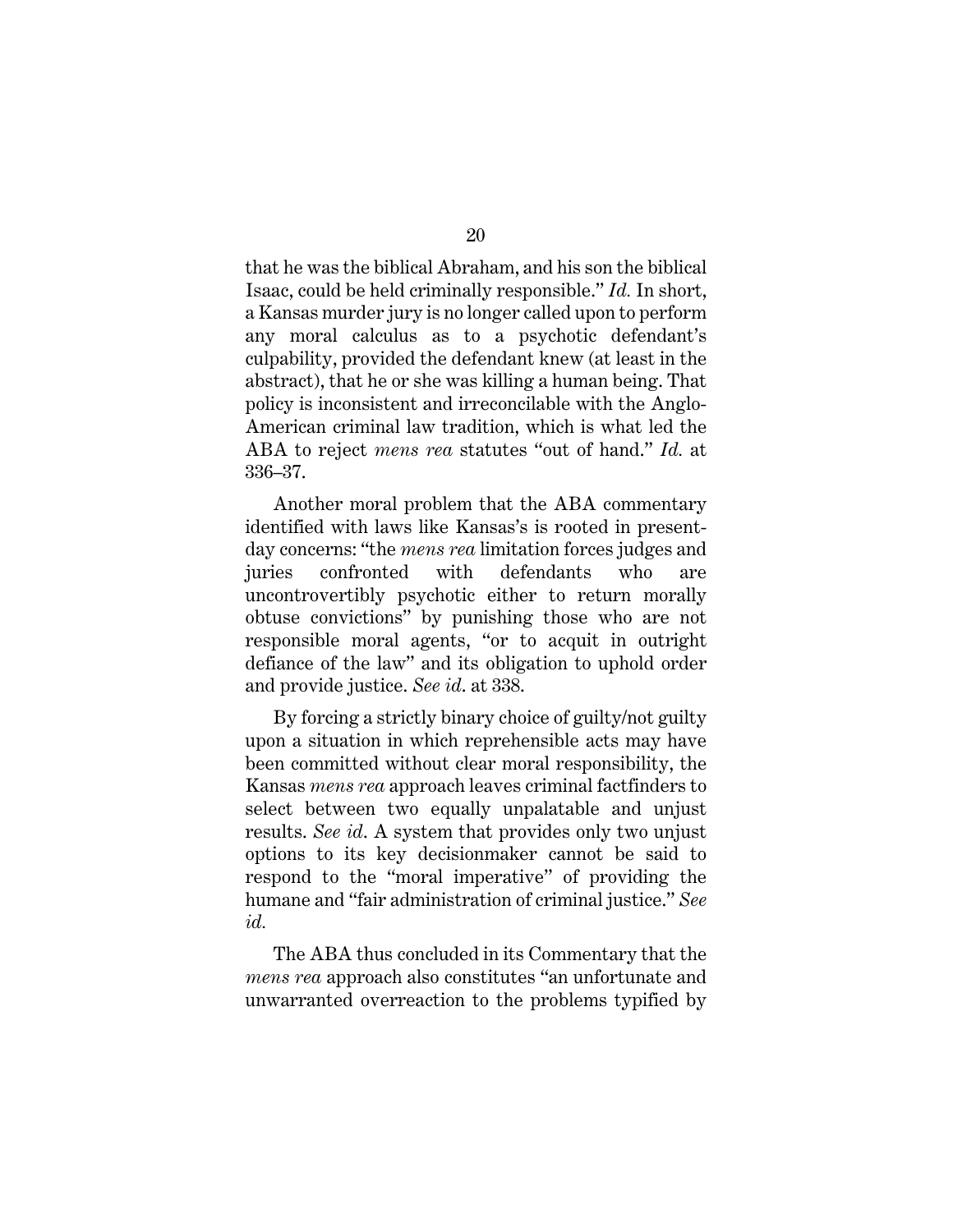the *Hinckley* verdict" and popular reaction to it, *see id.* at 337, because it leads to unjust results while also failing to meaningfully advance the integrity of the legal process or the criminal justice system. Indeed, our system only punishes those who should be held morally accountable.

That basic logic of moral culpability—what the ABA has called the "moral basis of the mental nonresponsibility [insanity] defense"—is "undeniable and has been reaffirmed throughout the history of western civilization." *Id.* at 336. That moral logic persists today, as is evident in the sentencing context. *See Tison v. Arizona*, 481 U.S. 137, 149 (1987) ("The heart of the retribution rationale is that a criminal sentence must be directly related to the personal culpability of the criminal offender."); *Roper v. Simmons*, 543 U.S. 551, 568 (2005) ("Capital punishment must be limited to those offenders … whose extreme culpability makes them 'the most deserving of execution'" (citation omitted)).

As the ABA concluded in its Commentary, from a moral perspective, mentally disordered and morally blameless defendants "should not be punished as criminals," and should "be confined only upon a showing that they are dangerous." *ABA Criminal Justice Mental Health Standards* 330 (1989). While there are "various formulations of the defense" that set forth different tests, all of them "respond[] to [the] moral imperative" of punishing only those defendants who have earned society's condemnation. *See id.* at 338. After another round of comprehensive review, the ABA's updated 2016 Standards retain that same core focus on